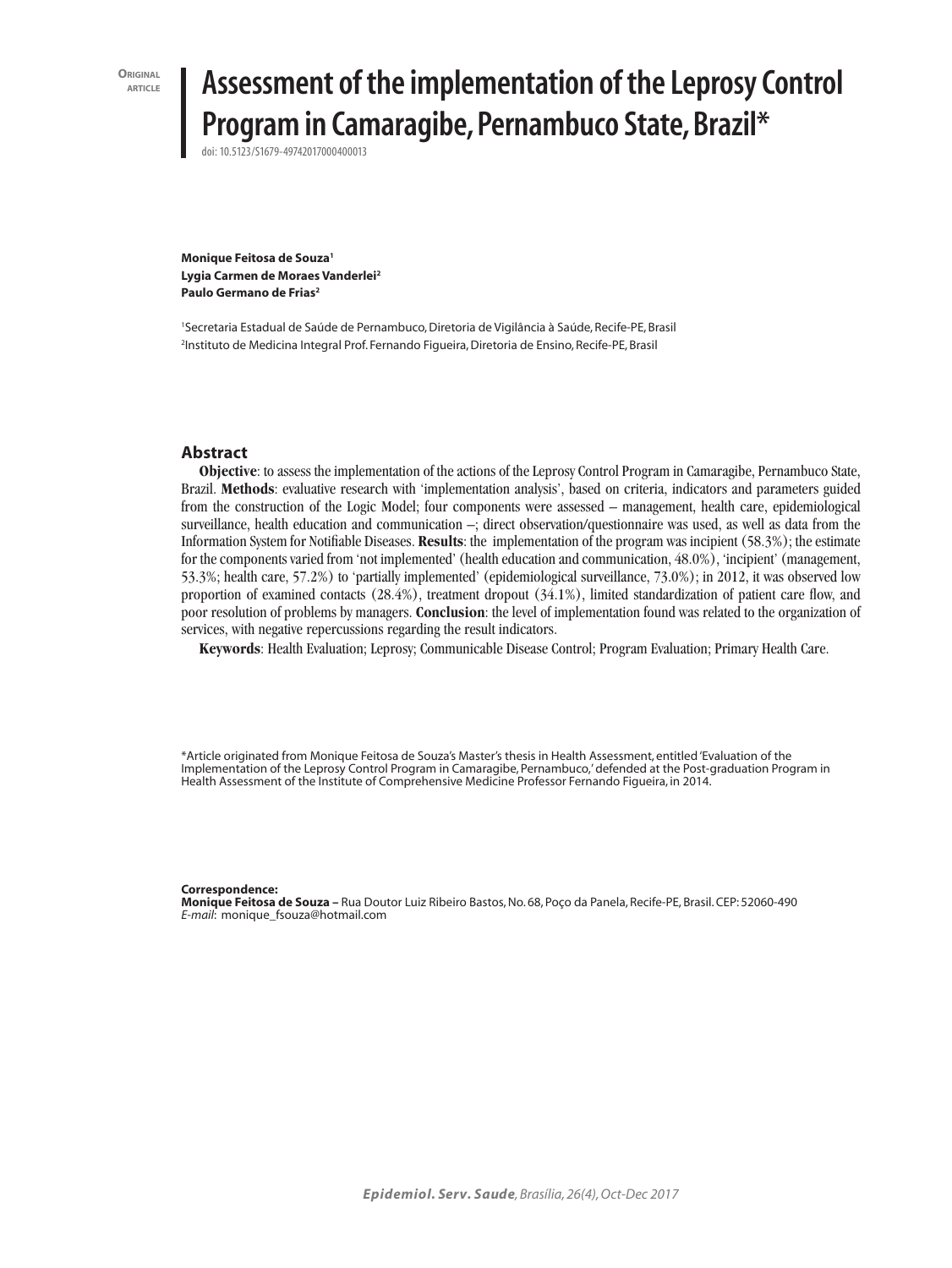## **Introduction**

Leprosy, an ancient infectious disease of chronic evolution, affects mainly the skin and peripheral nerves, leading to deformities and permanent physical disability, related to late diagnosis.<sup>1</sup>

Currently, the efforts to eliminate leprosy are concentrated in regions of high endemicity, located in some areas of India, Brazil, Indonesia, Congo, Nepal, Tanzania, Philippines, Madagascar, and Mozambique, where the disease is still an important Public Health issue.2 India and Brazil remain, respectively, as the first and second countries on incidence of leprosy.2

In the Americas, Brazil is the country that has most cases of the disease, which remains with high magnitude in the North and Midwest macro-regions and in the metropolitan areas of the Northeast of the country.3

*India and Brazil remain, respectively, as the first and second countries on incidence of leprosy.*

In Pernambuco State, in 2012, the endemicity prevalence was medium (from 4.9 to 1.0/10 thousand inhabitants), the general detection coefficient was very high (from 20.0 to 39.9/100 thousand inhabitants), and, among individuals under 15 years old, it presented hyperendemicity (values over 10.0/100 thousand inhabitants), according to parameters of the World Health Organization (WHO).<sup>4</sup>

These indicators point to an intense process of transmission and spread of the disease, which presents reported cases in almost every municipality in Pernambuco, with higher concentration in the Metropolitan Region of Recife, such as the municipality of Camaragibe: with a very high general detection rate, ranging from 20.00 to 39.99/100 thousand inhabitants in 2008, this municipality is seen as one of the most endemic of the state.<sup>4</sup>

The use of multidrug therapy in the treatment of the disease, the strategy to tackle the disease in endemic countries to less than a case per 10 thousand inhabitants and the decentralization of leprosy control actions (LCA) to primary health care, represent progress in the public policies of disease control worldwide. In Brazil, the implementation of

LCA by the Family Health Strategy occurred in 1998 and represented an important guideline, adopted by the National Leprosy Control Program, to reduce the occurrence of the disease and break the transmission chain in the population.5

Despite the efforts and achievements, there are obstacles not only technical but also administrative and operational in the development of LCA that interfere in the process of decentralization of these actions. Among them, we should mention the fragility of appropriate assessment tools and systematic analysis of routine services, especially of municipal scope, with great impact on the program effectiveness.<sup>6-8</sup> Evaluation studies contribute to the improvement of interventions, and are a management tool that promotes the organization of services and dialogue between practice and management, enabling the institutionalization of assessment practices.9

The objective of the present study was to assess the implementation actions of the Leprosy Control Program in the municipality of Camaragibe, Pernambuco State, Brazil, in 2013.

#### **Methods**

#### **Design**

Evaluation study, with 'implementation analysis' of its second component, related to the influence of the implementation degree of the intervention over the observed effects.9 Additionally, a normative assessment was performed in 2013, to compare the criteria and rules of the National Leprosy Control Program to what was observed at the place of the study. The investigation strategy was of single-case study, for enabling the observation of behaviors and organizational processes in many levels,<sup>10</sup> with the municipality of Camaragibe being the analysis unit and the Municipal Leprosy Control Program (MLCP), the case.

#### **Context**

Camaragibe is located in the west area of the Metropolitan Region of Recife, with total land area of 52.09 km2 , demographic density of 2,654 inhabitants/ km<sup>2</sup> and estimated population, in 2012, of 146,847 inhabitants. The municipality has 29 neighborhoods, grouped into five political-administrative regions.<sup>11</sup> The MLCP of Camaragibe is developed at the primary care network, through the Primary Health Care, and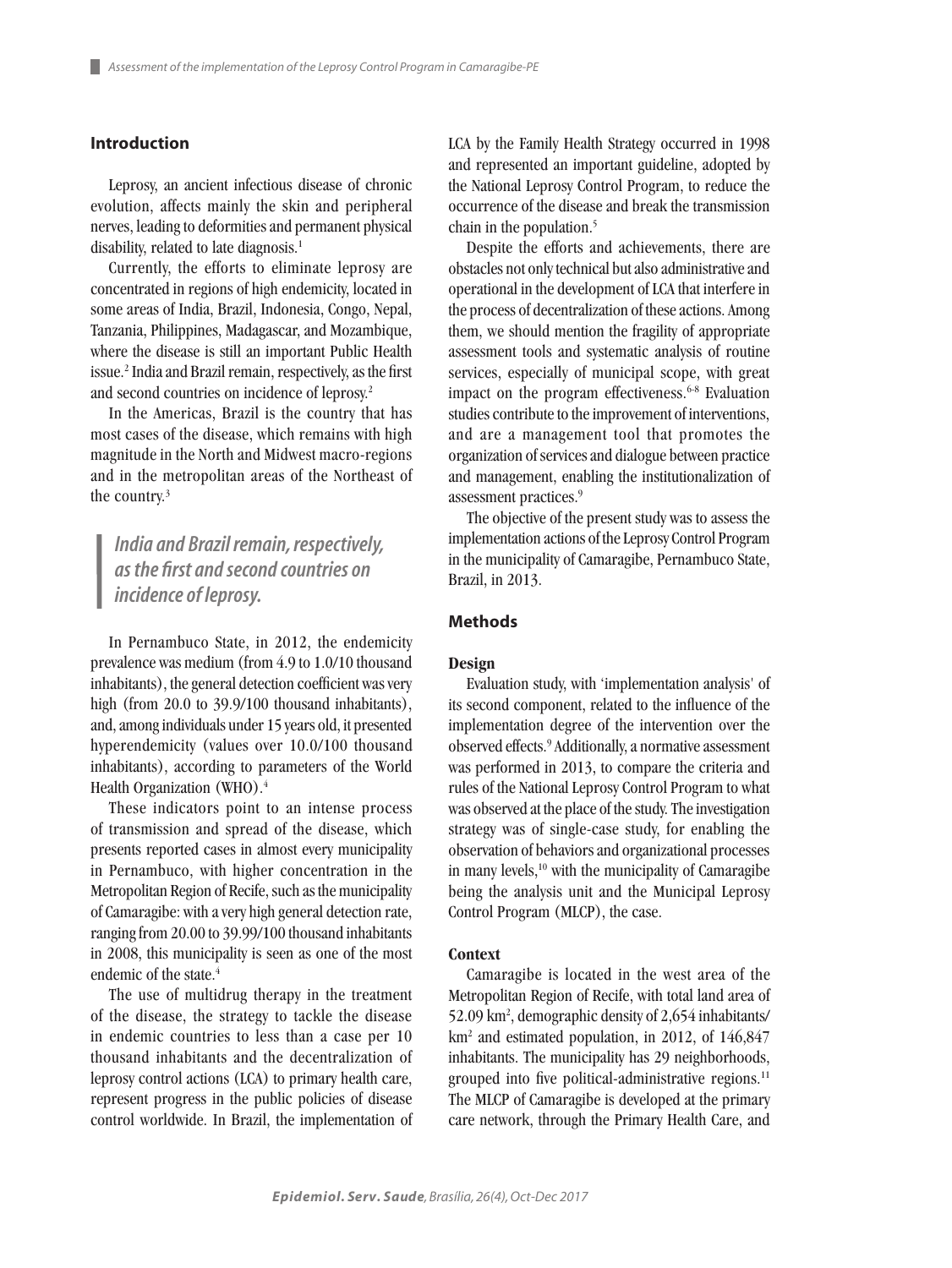is composed of 42 Family Health teams, distributed into 40 Family Health units, besides a team of the Community Health Agents Program (CHAP) and a reference unit. The latter was excluded from the study for not developing actions of the program during the investigation period.

#### **Stages of the evaluation process**

The assessment was developed in four steps, as outlined below:

Step 1 – Construction of the Logical Model of MLPC

The Logical Model of MLPC intends to clarify the complex relationship between the structure, the process and the result and allows verifying the difference between planned intervention of LCA and empirical reality. The program was structured according to strategic areas (components) of the National Program: health care; epidemiological surveillance; management; and health education and communication. These strategic areas were developed by the teams from Family Health Care, at the management level of the Municipal Health Department of Camaragibe. The following documents from the Ministry of Health were used for its elaboration: Regulations and Ordinances (Ordinance No. 3,125, dated October 7<sup>th</sup>, 2010, which approves the guidance for surveillance, health care and control of leprosy; and Ordinance No. 594, dated October 29<sup>th</sup>, 2010, which classifies the comprehensive care for leprosy into levels I, II and III, in accordance with the infrastructure, competencies, equipment and core team); Technical Guides (Guide to Leprosy Control, 2002; Booklets for Primary Health Care Surveillance – Leprosy, 2.ed., 2008); and Management Report of the General-Coordination of the National Leprosy Control Program, 2011.<sup>12</sup> The need to use institutional documents from the Ministry of Health owes to the fact that these municipal programs adopt the guidelines and defined activities, recommended and validated in national scope, and their execution is the responsibility of municipalities. Figure 1 presents the Logical Model of MLPC, listing the activities and results expected to each of the four components aforementioned.

### Step 2 – Development of the measure and judgment matrix

The Logical Model subsidized the development of the assessment questions that composed the measure and judgment matrix. Figure 2 presents, for each of the four components of MLPC, (i) indicators of structure, process and result dimension, (ii) parameters adopted for judgment and (iii) sources of data specified per indicator. The parameters were defined according to institutional documents or found in literature and, in case they were inexistent, referred by the researchers. The valuation of each selected indicator considered its degree of relevance on a scale from zero to 2, based on a previous study.<sup>8</sup>

#### **Data collection**

The indicators listed in the matrix were composed of (i) primary data, through non-participant direct observation, based on a script, and (ii) application of a questionnaire to professionals responsible for the program coordination (1), epidemiological surveillance (1) and health care – physicians, nurses and community health agents (CHA) (78), totalizing 80 professionals surveyed. The professionals with less than six months of work in the Family Health team and those working in units with no report of cases were excluded from the study. The data collection was performed from July to September 2013. The secondary data were extracted from the database of the Information System for Notifiable Diseases (Sinan) in leprosy, in August 2013.

#### Step 3 – Classification of degree of implementation

To calculate the degree of implementation, data from the normative assessment on structure and process indicators of each component were used. To calculate the degree of implementation of MLPC, maximum expected scores were referred to each of the components, taking into consideration their relevance in the reconstruction of the object study: management (30); health care (40); epidemiological surveillance (20); and health education and communication (10).

Initially, we determined the values observed  $(\Sigma$ of indicators scores) and calculated the degree of implementation, in percentage (Σ observed/Σ of maximum expected value x 100), for each component. The total degree of implementation was based on the sum of the listed indicators. The value obtained was compared with the maximum expected value of each component, obtaining the proportion to be classified as follows: program 'implemented' (90.0 to 100.0%), 'partially implemented' (70.0 to 89.9%), 'incipient'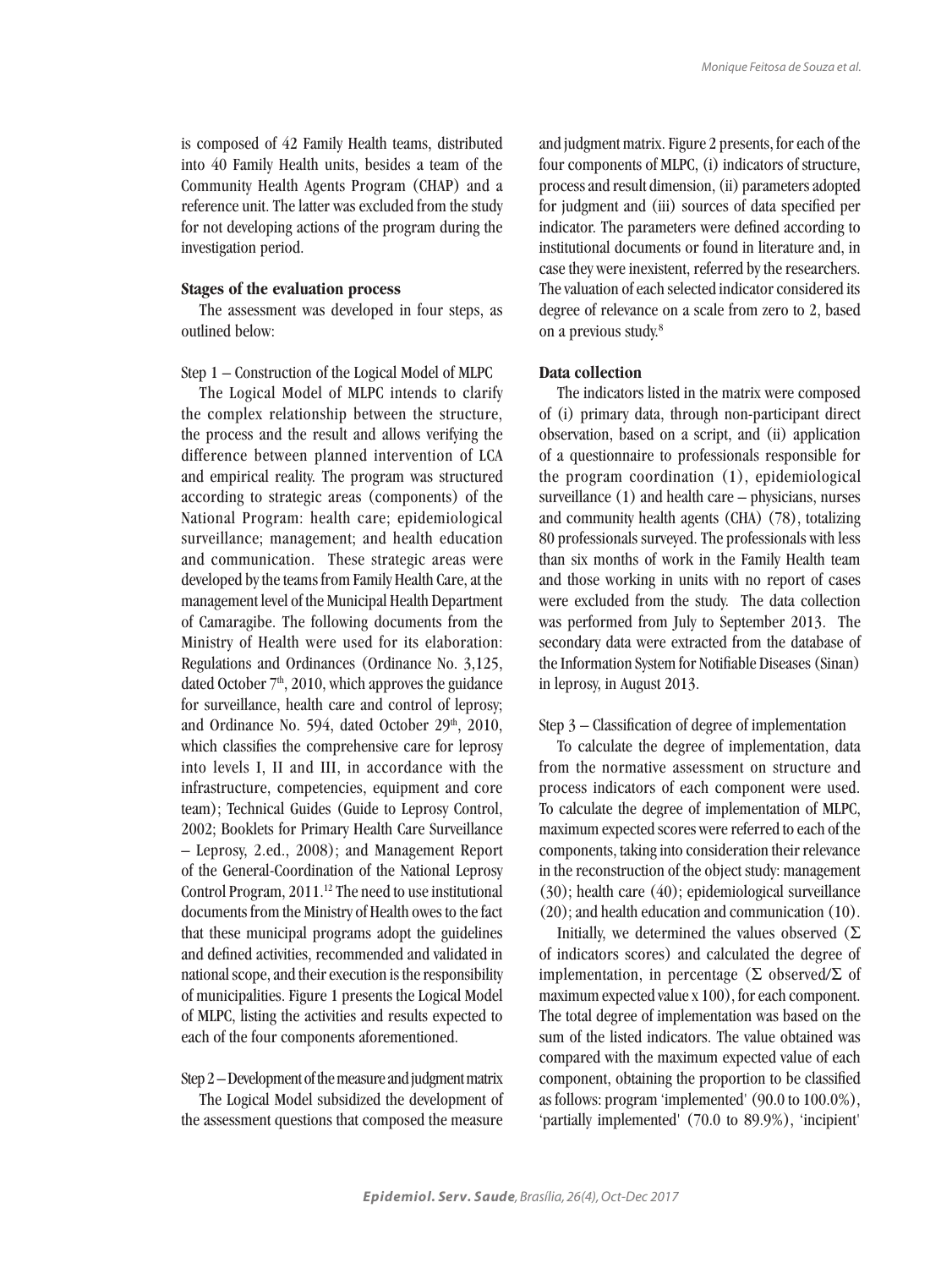$(50.0 \text{ to } 69.9\%)$  and 'not implemented'  $(<50.0\%)$ . The ranking, rated by us, had higher level of demand than the traditionally used, due to the strictness of the epidemiological indicators and period of continuous activity of the program evaluated.

Step 4 – Analysis of results (effects) and influence of degree of implementation on the observed effects

The analysis of effects was performed taking into consideration the indicators contained in the matrix of measures of the Leprosy Control Program for the period 2010-2012, last years with information available on Sinan database. All indicators are represented in Figure 2, including the result, and the respective framework for judgment. After the definition of the degree of implementation of each component and the set of MLPC, these degrees were compared to the result indicators, confronting them with the developed model, overlapping each other to identify the aspects that strengthened or undermined the achievement of results.

#### **Ethical aspects**

The study project was approved by the Committee of Ethics in Research in Human Beings of the Institute of Comprehensive Medicine Professor Fernando Figueira – Report No. 352,513/2013; Certificate of Ethical Assessment Consideration No. 13430313.3.0000.5201  $-$  on 31<sup>st</sup> July, 2013.

### **Results**

Figure 3 details the set of indicators of structure and process used to assess the degree of implementation of the Municipal Leprosy Control Program of Camaragibe, the maximum values expected and reached for each component of MLPC, based on the definition of the degree of implementation of the intervention.

Figure 4 shows a summary of expected and reached values for each component and level of implementation of MLPC. The total level of implementation of MLPC of Camaragibe was classified as 'incipient' (58.3%). The degree of implementation by component ranged from 'not implemented' (health education and communication, 48.0%) to 'incipient' (management, 53.3%; health assistance, 57.2%) and 'partially implemented' (epidemiological surveillance, 73.0%).

Figure 5 presents the results of MLPC by component. The indicators related to management showed to be regular (changes in professional practices of technicians and higher education levels after training, respectively, 83.0% and 88.0%) or precarious (annual plan, 50.0%; uniformity of assistance flow, 15.0%; and problems resolution, 44.0%).

The annual detection rate of new cases in 2010 and 2011 was very high (respectively, 33.2 and 22.6/100 thousand inhabitants); and in 2012, high (19.7/100 thousand inhabitants). The same rate in individuals under 15 years old, in all three years, remained very high: from 2010 to 2011, it remained in 9.0/100 thousand inhabitants; and decreased in 2012 to 5.9/100 thousand inhabitants. The proportion of new cases of leprosy with a degree of physical disability assessed by diagnosis varied from 82.8% to 91.0%; the ratio of cure of new cases diagnosed in the years assessed varied between 24.0 and 73.0%. The proportion of dropout cases remained precarious in 2010 (33%), in 2011 (69.5%) and 2012 (34.1%). As for the quality of information, the consistency varied from 81.0 to 91.0%; and the absence of duplicates remained at 100.0% in all three years. For timely closure of cases, it varied from 70.3 to 78.4% (Figure 5).

The result indicators related to health education and communication were classified as precarious (promotion of social mobilization activity, 50.0%; and behavior of users after participation in activities of prevention, 59.0%) (Figure 5).

#### **Discussion**

The analysis of the Municipal Leprosy Control Program has exposed operational, technical and administrative obstacles, as already demonstrated in previous studies,  $6,7$  characterizing its degree of implementation in Camaragibe as 'incipient'. After nearly four decades after the recommendation of multidrug therapy by WHO, almost three after its formalization in Brazil,<sup>13</sup> and nearly two decades since the beginning of the process of decentralization of LCA to the Primary Health Care, it would be expected further progress regarding the implementation actions and the effects observed. Among the main critical points that contributed to the situation found, we should highlight: absence of referral service; low management autonomy and resolution; fragility of the information system;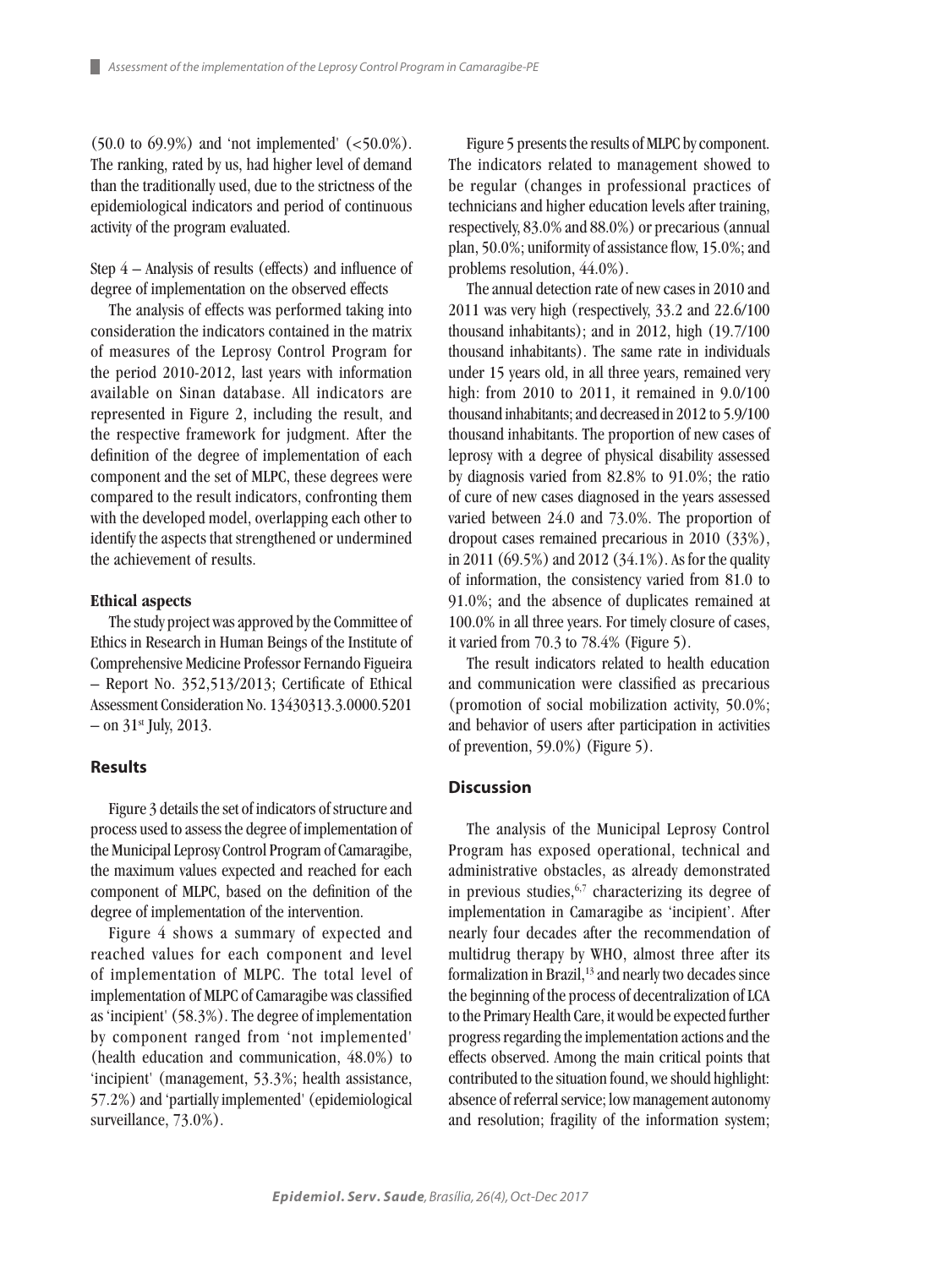precariousness of epidemiological surveillance actions and educational activities; and little joint efforts with social and institutional agents.

The methodological approach used  $-$  a single case study  $-$  is described as having high potential of internal validity, by analyzing in depth a phenomenon, allowing the program's functioning to be described and explained broadly, without sticking to specific issues about the object of evaluation.<sup>9</sup> The quality of theoretical articulation of the model relates to the internal validity of the study.10 The construct of the Leprosy Control Program is well established, based on biomedical research and interventions applied in large scale.

The limitations of this research, inherent to singlecase studies, relate to the excess of indicators in relation to the observation scores. Similarly, in this type of study we question the external validity, although what is sought is not the statistical generalization, but the analytical, based on the Logical Model of the program, that is, the extrapolation of the adopted model and not the empirical results.<sup>10</sup>

The inadequacy of the program's management in the municipal scope relates, among other aspects, to the insufficiency of monitoring process and epidemiological and operational indicators, of systematic evaluation of LCA and teams' supervision, besides the lack of annual planning of actions and dialogue with social control institutions. Similar findings to those highlighted were evidenced in evaluations of the Leprosy Control Program and the performance of Primary Health Care.<sup>14-16</sup>

Also, the weak management preparation, associated with the vertical municipal management and the lack of service integration, influence the program's condition, which becomes improvised, with low resolution of municipal services, as observed in another context.<sup>17</sup> In order to minimize such difficulties, it is suggested an accurate definition of attributions, improvement of communication between the several departments and sharing of responsibilities.<sup>18</sup>

Despite the low investment of management in the promotion of leprosy training among the health professionals, it was observed a change in their practices. Also, during the assessment of the role of training in the quality of LCA, it was found that the positive differential was the teaching/learning process and the commitment of professionals.19 In a study conducted in Recife, in 2013, the training courses were analyzed from the professionals' perspectives, and it was revealed a need to negotiate the content and methodology from the problematization of the work, aiming at a better performance.20 In spite of that, there are no guarantees of a proactive professional profile and transformation of the health care model.<sup>21</sup>

The influence of the implementation degree of the effects observed, by component, was convergent and divergent between some indicators, especially among the unsatisfactory: (i) low proportion of contacts examined, (ii) treatment dropout, (iii) limited standardization of patient care flow, and (iv) inadequate resolution of issues with management support. A previous study carried out in the same municipality almost a decade before (2004), showed divergences between the degree of implementation of strategic areas of Primary Health Care and the operational epidemiological indicators of the program, $^{22}$  similar to what was observed on the National Program.<sup>7</sup>

The rates of general detection and in individuals under 15 years of age showed very high endemicity, although the diagnostic activities were adequate, pointing out not only the increase of coverage of the health care system and diagnostic speed, but also – and mainly – expansion of the disease, reflecting a higher incidence of new cases.23,24 However, the high indicator in individuals under 15 years shows a persistence of transmission and precocity of exposure to active sites, suggesting a deficiency in surveillance and disease control.24 Most part of structure indicators of MLPC were deficient, which is a bottleneck and compromises the quality of assistance. Furthermore, when there is suspicion of the case, the referral to another service is frequent, which hampers early diagnosis and timely treatment. Reports about the lack of physicians in Primary Health Care, low professional commitment, deficient technical and scientific quality and inadequate performance are re-incident, overwhelming nurses, in addition to the transfer of responsibilities and blurring of roles.25,26

There are frequent reports about users in treatment or discharged from MLPC, who have not been evaluated for their degree of physical disability, perhaps due to the unfamiliarity, for many professionals, of the classification technique and its importance as a strategy to prevent disabilities.<sup>27</sup> The analysis of degree of implementation of health assistance in the current study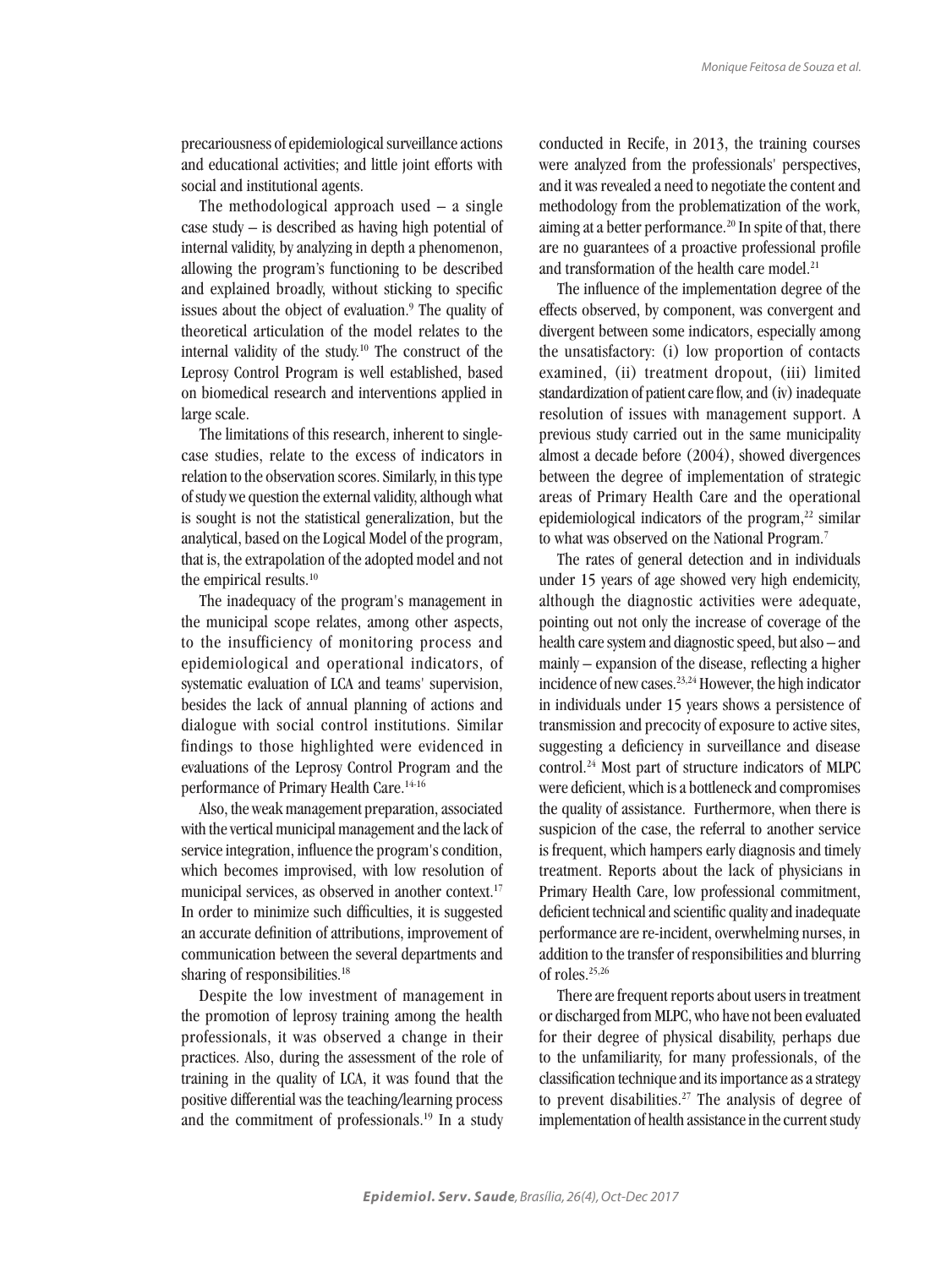showed to be incipient. However, the indicators related to the level of physical disability in diagnosis ranged from regular to good during the three years studied, probably because some patients were evaluated according to State references, leaving the primary care in charge of notifying and starting treatment.

There was good evaluation regarding the active search for household contacts and dropout patients. Nonetheless, these procedures were not enough to ensure the high proportion of contacts examined and reverse the abandonment of treatment among newly diagnosed cases. The examination of contacts is essential to early discover new cases, guide about the signs of the disease and break of the chain of transmission.<sup>24</sup> Similarly, other authors observed that a reduced number of contacts have received such measure, whilst the intake of medication for several months and the appearance of leprosy reactions are possible explanations to dropouts or irregularity in treatment.28

In spite of the highlighted results, it is important to consider the quality of information of Sinan related to the consistency and existence of duplicity, because it could compromise the analysis of indicators.14 The precarious conduction of these procedures by the municipality was not detected in the indicators due to the implementation, by the State Health Department, of emergency actions aiming to improve the quality of information from the public Sinan.

As the reference unit was not working the users were referred to other specialized services, located in other municipalities, adding barriers to access, such as cost and difficulties to schedule medical visits.<sup>28</sup> Finally, the promotion actions, such as health education and communication, are effective strategies for a good performance of programs related to neglected diseases, though they are demoted, according to findings of this study. When these actions take place, they are predominantly vertical and unilateral, emphasizing campaigns and production of educational material<sup>29</sup> in detriment to social and pedagogical practices developed by the team in partnership with social and institutional agents. $21,28$  This practice must be focused on community participation, allied to experience with the disease and its' inclusion in the planning, execution and evaluation of actions. Thus, it is possible to favor changes in behavior, individual and collective health promotion and improve the community quality of life.<sup>30</sup>

In 2013, the Camaragibe MLPC presented an incipient degree of implementation in the municipality, with repercussions on the results achieved and here analyzed. The activities of health education and communication, as well as the program's management and health assistance, are more problematic, whereas the epidemiological surveillance is better structured. For the effective control of leprosy, it is necessary to overcome such difficulties, with greater mobilization of resources and enough investments to qualify municipal health care network, the reorganization of services and strengthening of the health information system.

#### **Authors' contribution**

Souza MF contributed to the conception and design of the study, collection, processing, analysis, and interpretation of results, writing and critical review of the intellectual content of the manuscript. Vanderlei LCM and Frias PG participated in the conception and design of the study, analysis, and interpretation of results, writing and critical review of the intellectual content of the manuscript. All the authors are responsible for all aspects of the study, ensuring its accuracy and integrity.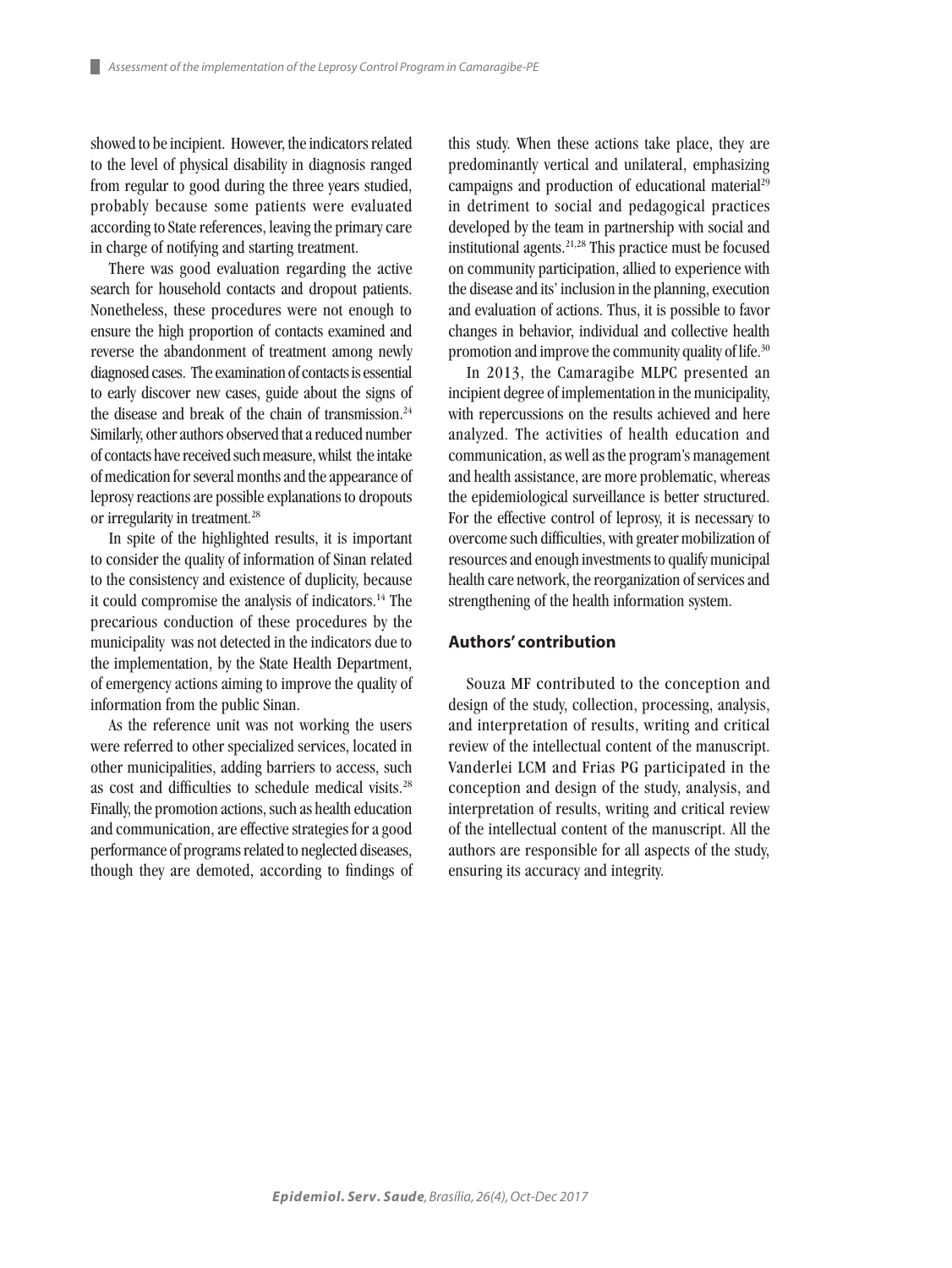

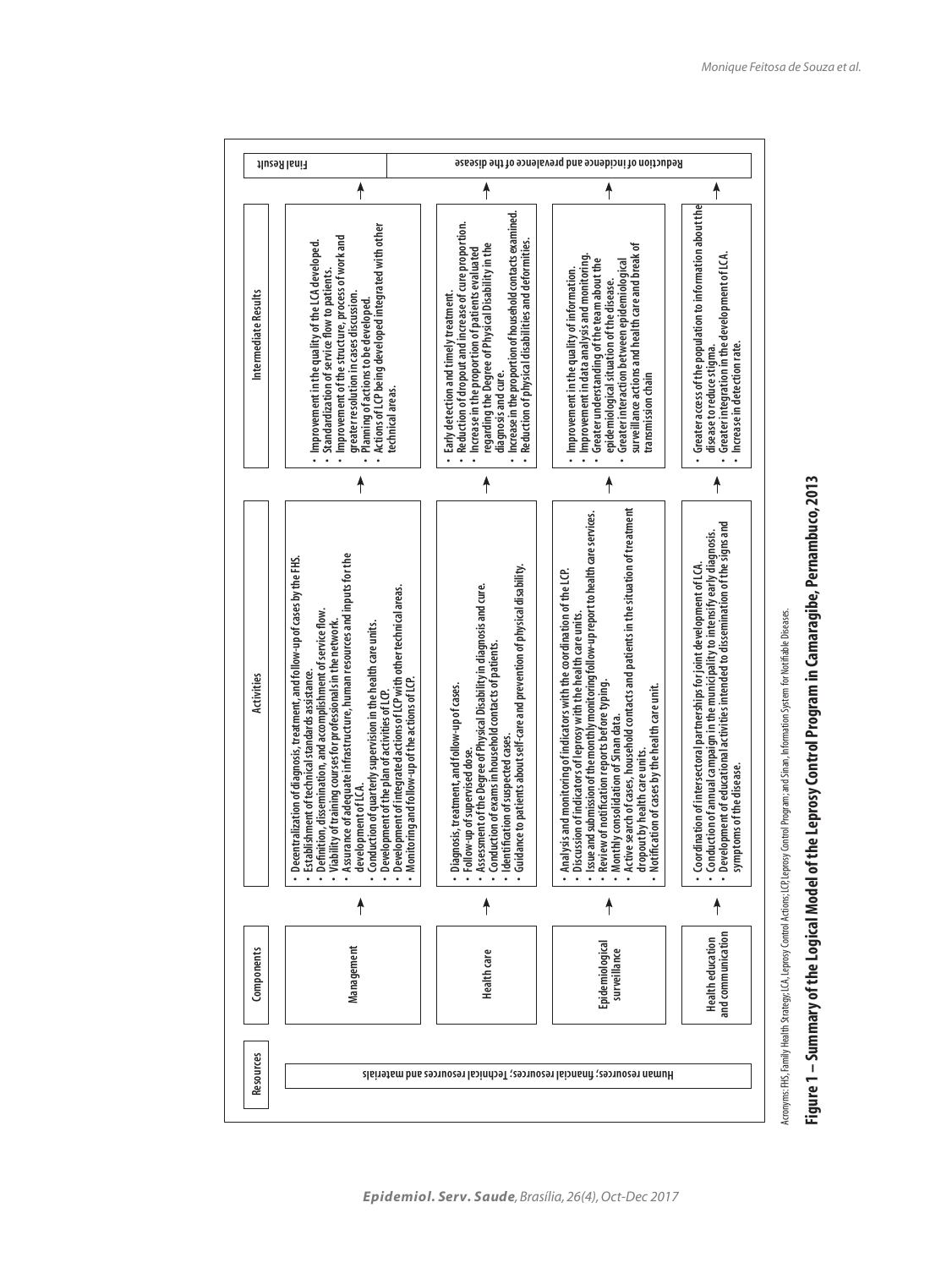| <b>Indicator</b>                                                                                                                                                                 | <b>Parameter</b>                                                   | <b>Technique</b>                                                        | <b>Respondent</b>                                    | <b>Score</b>                                                                                     |
|----------------------------------------------------------------------------------------------------------------------------------------------------------------------------------|--------------------------------------------------------------------|-------------------------------------------------------------------------|------------------------------------------------------|--------------------------------------------------------------------------------------------------|
|                                                                                                                                                                                  |                                                                    | <b>MANAGEMENT</b>                                                       |                                                      |                                                                                                  |
| Structure                                                                                                                                                                        |                                                                    |                                                                         |                                                      |                                                                                                  |
| <b>Existence of Municipal Coordinator</b>                                                                                                                                        | Yes                                                                | <b>Application of</b><br><b>auestionnaire</b>                           | <b>Coordinator of LCP</b>                            | Yes= $2.0;$ <sup>a</sup><br>$No = 0.0$                                                           |
| Existence of technicians, being one from Sinan                                                                                                                                   | Yes                                                                | <b>Application of</b><br>questionnaire                                  | Coordinator of LCP                                   | Yes= $1.0$ ; <sup>a</sup><br>$No = 0.0$                                                          |
| <b>Existence of rooms exclusive to the Leprosy</b><br><b>Control Program and Epidemiological</b><br>Surveillance                                                                 | Yes, for the<br>existence of both<br>rooms (for the LCP<br>and ES) | Direct observation<br>and application of<br>questionnaire               | Coordinator of the<br>LCP/ES                         | Yes for both $=1.0$ : $\degree$<br>Yes for one $= 0.5$ ;<br>$No = 0.0$                           |
| Existence of a dermato-neurological complete<br>kit (mono-filaments, 2 test tubes, clamps,<br><b>Bunsen burner)</b>                                                              | Yes                                                                | <b>Direct observation</b><br>and application of<br><i>guestionnaire</i> | Coordinator of LCP                                   | Yes= $1.5$ ; <sup>a</sup><br>$No = 0.0$                                                          |
| <b>Existence of inputs for self-care</b>                                                                                                                                         | Yes                                                                | <b>Direct observation</b><br>and application of<br>questionnaire        | <b>Coordinator of LCP</b>                            | Yes=1.0; $^{\circ}$<br>$No = 0.0$                                                                |
| <b>Existence of MDT MB (Rifampicin, Dapsone,</b><br>Clofazimine) and PB (Rifampicin, Dapsone)<br>and medicines for leprosy reactions<br>(Prednisone, Thalidomide)                | 3 types of<br>medicines                                            | <b>Application of</b><br>questionnaire                                  | <b>Coordinator of LCP</b>                            | Three $= 2.0$ ; <sup>a</sup><br>$Two = 1.5;$<br>$One = 1.0$<br>None $= 0.0$                      |
| <b>Existence of BCG vaccine</b>                                                                                                                                                  | Yes                                                                | <b>Application of</b><br>questionnaire                                  | Coordinator of LCP                                   | Yes= $1.0$ ; <sup>a</sup><br>$No = 0.0$                                                          |
| <b>Existence of a vehicle</b>                                                                                                                                                    | Yes                                                                | <b>Application of</b><br>questionnaire                                  | Coordinator of LCP                                   | Yes= $1.0$ ; <sup>a</sup><br>$No = 0.0$                                                          |
| Existence of printed standardized kit of LCP (File<br>B for leprosy monitoring, schedule card, referral<br>and counter-referral form, book of records and<br>follow-up of cases) | 4 types of printed<br>materials                                    | Direct observation<br>and application of<br>questionnaire               | Coordinator of LCP                                   | Four $=1.0$ : <sup>a</sup><br>Three $=$ 0.75;<br>$Two=0.5$ :<br>$One = 0.25$<br>$None = 0.0$     |
| Computers, printers, telephone and fax devices<br>for the activities                                                                                                             | 4 types of<br>equipment                                            | <b>Direct observation</b><br>and application of<br>questionnaire        | <b>Coordinator of LCP</b>                            | Four $= 1.0$ : <sup>a</sup><br>Three $= 0.75$ ;<br>$Two = 0.5$ ;<br>$One = 0.25$<br>$None = 0.0$ |
| Sinan software installed                                                                                                                                                         | Yes                                                                | <b>Direct observation</b><br>and application of<br>questionnaire        | <b>Coordinator of LCP</b>                            | $Yes=1.0:$ <sup>a</sup><br>$No = 0.0$                                                            |
| Availability of technical assistance quidance                                                                                                                                    | Yes                                                                | <b>Direct observation</b><br>and application of<br>questionnaire        | <b>Coordinator of LCP</b>                            | Yes= $1.0;$ <sup>a</sup><br>$No = 0.0$                                                           |
| Availability of internal regulations                                                                                                                                             | Yes                                                                | <b>Direct observation</b><br>and application of<br>questionnaire        | <b>Coordinator of LCP</b>                            | $Yes=0.5$ ; <sup>a</sup><br>$No = 0.0$                                                           |
| <b>Process</b>                                                                                                                                                                   |                                                                    |                                                                         |                                                      |                                                                                                  |
| Existence of referral and counter-referral flow                                                                                                                                  | Yes                                                                | <b>Application of</b><br>questionnaire                                  | Coordinator of LCP                                   | Yes=2.0; <sup>a</sup><br>$No = 0.0$                                                              |
| Conduction of annual planning of LCP/ES actions                                                                                                                                  | Yes for actions for<br><b>LCP and ES</b>                           | <b>Application of</b><br>questionnaire                                  | <b>Coordinator of the</b><br>LCP/ES                  | Yes to two (PCH e VE) $=1.5$ ; <sup>a</sup><br>Yes to one (PCH ou $VE$ ) = 1.0;<br>$No = 0.0$    |
| Use of epidemiological and operational<br>indicators for planning LCP/ES actions                                                                                                 | Yes for actions for<br><b>LCP and ES</b>                           | <b>Application of</b><br>questionnaire                                  | Coordinator of the<br>LCP/ES                         | Yes for both (PCH e VE) $=1.5$ ; <sup>a</sup><br>Yes for one (PCH ou $VE$ ) = 1.0;<br>$No = 0.0$ |
| <b>Monitoring of actions of LCP/ES</b>                                                                                                                                           | <b>Yes for actions for</b><br><b>LCP and ES</b>                    | <b>Application of</b><br>questionnaire                                  | Coordinator of the<br>LCP/ES                         | Yes for both (PCH e VE) $=1.5$ ; <sup>a</sup><br>Yes for one (PCH ou $VE$ ) = 1.0;<br>$No = 0.0$ |
| Conduction of quarterly supervision                                                                                                                                              | Yes, quarterly                                                     | <b>Application of</b><br>questionnaire                                  | Coordinator of LCP                                   | Quarterly= $1.0$ ; <sup>a</sup><br>Semi-annual=0.75;<br>Annual $= 0.5$ ;<br>$No = 0.0$           |
| Discussion of the plan of action for leprosy<br>control in the Municipal Health Council                                                                                          | Yes                                                                | <b>Application of</b><br>questionnaire                                  | <b>Coordinator of LCP</b>                            | Yes= $1.0$ ; <sup>a</sup><br>$No = 0.0$                                                          |
| Promotion of training on leprosy for the<br>professionals in the previous five years                                                                                             | Yes                                                                | <b>Application of</b><br>questionnaire                                  | <b>Coordinator of the LCP</b><br>and physician/nurse | Yes= $1.5$ ; <sup>a</sup><br>$No = 0.0$                                                          |

**Figure 2 – Matrix of Measures of the Leprosy Control Program in Camaragibe, Pernambuco, 2013**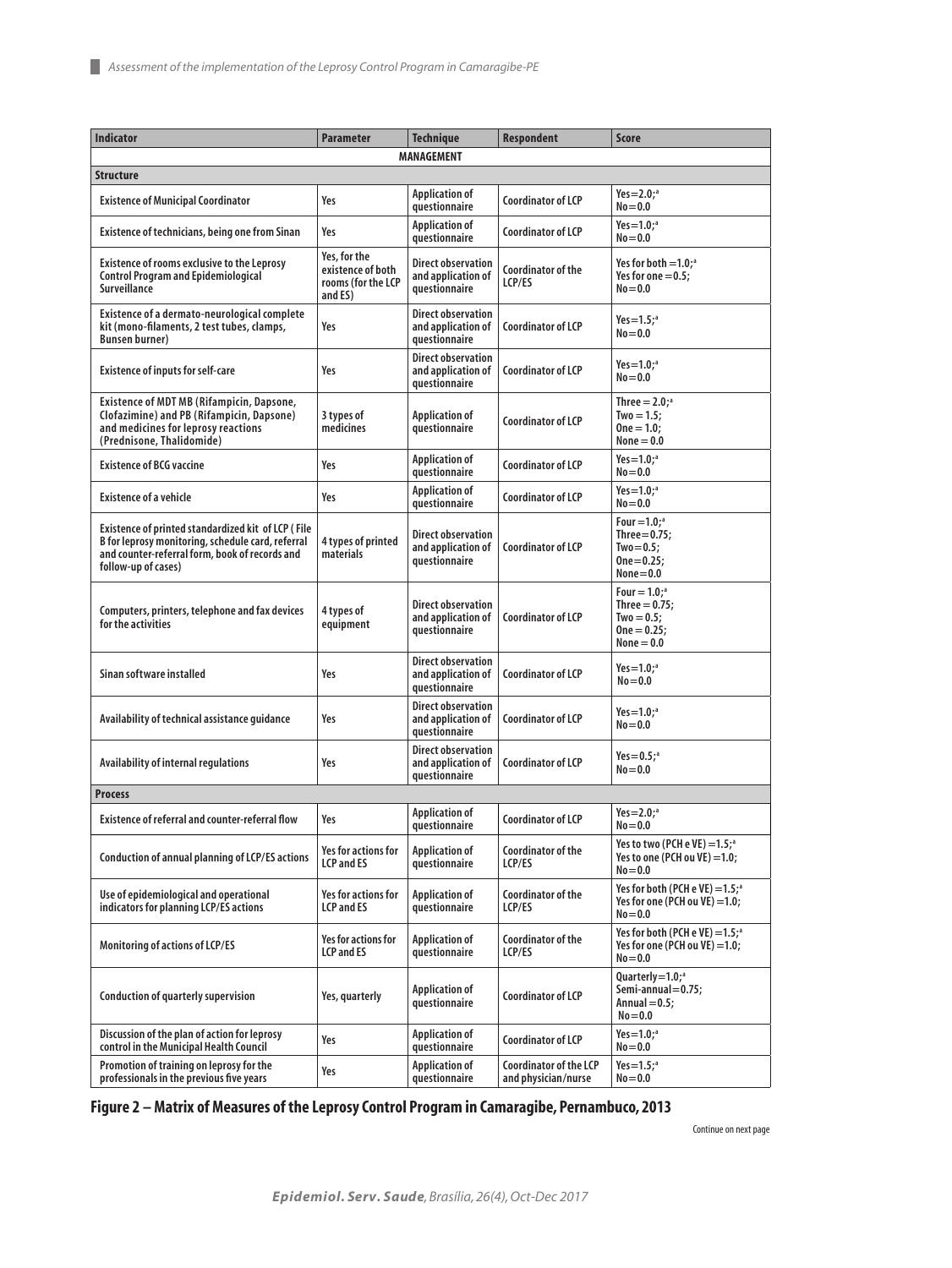| <b>Indicator</b>                                                                                                                                                                                                                                                  | Parameter                                | <b>Technique</b>                                                 | <b>Respondent</b>                | Score                                                                                         |
|-------------------------------------------------------------------------------------------------------------------------------------------------------------------------------------------------------------------------------------------------------------------|------------------------------------------|------------------------------------------------------------------|----------------------------------|-----------------------------------------------------------------------------------------------|
| Promotion of training on leprosy for the<br>professionals of the LCP/ES in the previous two years                                                                                                                                                                 | Yes for LCP and ES                       | <b>Application of</b><br>questionnaire                           | Coordinator of the<br>LCP/ES     | Yes for both (PCH e VE); =1.5;ª<br>Yes for one (PCH ou VE) =1.0;<br>$No = 0.0$                |
| Promotion of training on Sinan/Leprosy for the<br>professionals of the LCP/ES in the previous two years                                                                                                                                                           | Yes for LCP and ES                       | Application of<br>questionnaire                                  | Coordinator of the<br>LCP/ES     | Yes for both (PCH e VE) $=1.5$ ; $\degree$<br>Yes for one (PCH ou VE) =1.0;<br>$No = 0.0$     |
| Development of integrated actions of LCP/ES<br>with other technical areas                                                                                                                                                                                         | Yes, for actions of<br><b>LCP and ES</b> | Application of<br>questionnaire                                  | Coordinator of the<br>LCP/ES     | Yes for both (PCH e VE); $=1.5$ ; <sup>a</sup><br>Yes for one (PCH ou VE) =1.0;<br>$No = 0.0$ |
| Result                                                                                                                                                                                                                                                            |                                          |                                                                  |                                  |                                                                                               |
| Elaboration of the annual management plan                                                                                                                                                                                                                         | Yes                                      | Application of<br>questionnaire                                  | Coordinator of LCP               | $Yes = 1.0;$ <sup>a</sup><br>$No = 0.0$                                                       |
| Change in professional practice (technician level)<br>post-training in leprosy                                                                                                                                                                                    | Yes                                      | <b>Application of</b><br>questionnaire                           | <b>Community Health</b><br>Agent | $Yes = 1.0;$ <sup>a</sup><br>$No = 0.0$                                                       |
| Change in professional practice (graduate level)<br>post-training in leprosy                                                                                                                                                                                      | Yes                                      | <b>Application of</b><br>questionnaire                           | Physician/nurse                  | Yes=1.0; $^{\circ}$<br>$No = 0.0$                                                             |
| Change in solving problems related to LCA due to<br>the management support                                                                                                                                                                                        | Yes                                      | <b>Application of</b><br>questionnaire                           | Physician/nurse                  | Yes=1.0; $^{\circ}$<br>$No = 0.0$                                                             |
| Standardization of patient care flow                                                                                                                                                                                                                              | Yes                                      | <b>Application of</b><br>questionnaire                           | Physician/nurse                  | $Yes=1.0;$ <sup>a</sup><br>$No = 0.0$                                                         |
|                                                                                                                                                                                                                                                                   |                                          | <b>HEALTH CARE</b>                                               |                                  |                                                                                               |
| Structure                                                                                                                                                                                                                                                         |                                          |                                                                  |                                  |                                                                                               |
| Physical structure adequate to the<br>development of LCA in the FHS/CHAP (waiting<br>room with chairs and space for users; meeting<br>room; adequate number, size, lighting,<br>ventilation of medical offices)                                                   | 6 or more<br>compartments                | <b>Direct observation</b><br>and application of<br>questionnaire | Physician/nurse                  | six or more=2.0: <sup>a</sup><br>four to five=1.5;<br>three to two=1.0;<br>less than $2=0.0$  |
| Physical structure adequate to the<br>development of LCA in the reference unit<br>(waiting room with chairs and space for<br>users; meeting room; adequate number, size,<br>lighting, ventilation of medical offices; space<br>for rehabilitation and procedures) | 6 or more<br>compartments                | <b>Direct observation</b><br>and application of<br>questionnaire | Physician/nurse                  | six or more=2.0;ª<br>four to five=1.5;<br>three to two=1.0;<br>less than $2=0.0$              |
| Team to develop LCA in health units (physician,<br>nurse, nursing technician, minimum of 5 CHA)                                                                                                                                                                   | 4 or more<br>categories                  | Application of<br>questionnaire                                  | Physician/nurse                  | four or more=2.0;ª<br>$three=1.5;$<br>$two = 1.0;$<br>a or $0=0.0$                            |
| Team to develop the LCA in the reference unit<br>(physician, nurse, nursing technician, physical<br>therapist, occupational therapist)                                                                                                                            | 4 or more<br>categories                  | Application of<br>questionnaire                                  | Physician/nurse                  | four or more=2.0; <sup>a</sup><br>$three=1.5;$<br>$two = 1.0;$<br>a or $0=0.0$                |
| <b>Existence of MDT MB (Rifampicin, Dapsone,</b><br>Clofazimine) and PB (Rifampicin, Dapsone)<br>and medication for leprosy reactions<br>(Prednisone, Thalidomide)                                                                                                | 3 types of<br>medicines                  | <b>Application of</b><br>questionnaire                           | Physician/nurse                  | three= $2.0a$<br>two=1.5;<br>$one = 1.0$<br>$No = 0.0$                                        |
| Existence of BCG to household contacts in the<br>health care unit                                                                                                                                                                                                 | Yes                                      | <b>Direct observation</b><br>and application of<br>questionnaire | Physician/nurse                  | $Yes = 1.0:$ <sup>a</sup><br>$No = 0.0$                                                       |
| Existence of dermato-neurological complete kit<br>in the health care unit                                                                                                                                                                                         | Yes                                      | <b>Direct observation</b><br>and application of<br>questionnaire | Physician/nurse                  | Yes= $1.5$ ; <sup>a</sup><br>$No = 0.0$                                                       |
| Existence of inputs to self-care in the health<br>care unit                                                                                                                                                                                                       | Yes                                      | <b>Direct observation</b><br>and application of<br>questionnaire | Physician/nurse                  | Yes= $1.0a$<br>$No = 0.0$                                                                     |
| <b>Process</b>                                                                                                                                                                                                                                                    |                                          |                                                                  |                                  |                                                                                               |
| Diagnosis of cases in the health care service                                                                                                                                                                                                                     | Yes, always                              | <b>Application of</b><br>questionnaire                           | Physician/nurse                  | always= $2.0$ ; <sup>a</sup><br>$often=1.5;$<br>sometimes= $1.0$ ; No= $0.0$                  |
| Conduction of dermato-neurological<br>examination in the health care service                                                                                                                                                                                      | Yes, always                              | Application of<br>questionnaire                                  | Physician/nurse                  | always= $2.0$ ; <sup>a</sup><br>$often=1.5$<br>sometimes=1.0; No=0.0                          |

**Figure 2 – Matrix of Measures of the Leprosy Control Program in Camaragibe, Pernambuco, 2013**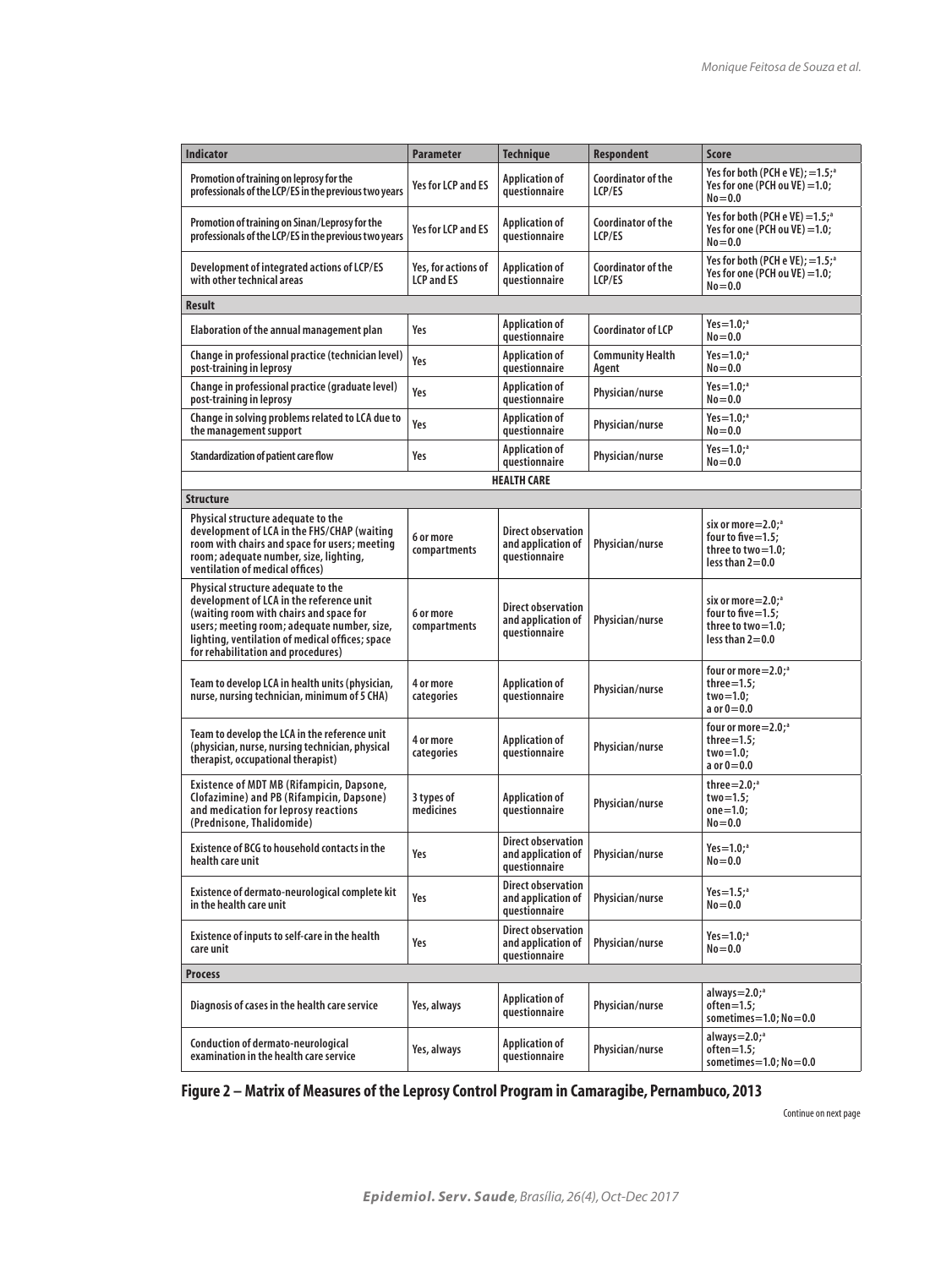| <b>Indicator</b>                                                                                           | <b>Parameter</b> | <b>Technique</b>                       | <b>Respondent</b>        | <b>Score</b>                                                                                                                |
|------------------------------------------------------------------------------------------------------------|------------------|----------------------------------------|--------------------------|-----------------------------------------------------------------------------------------------------------------------------|
| Clinical and complementary examinations<br>requested by the health care service                            | Yes              | <b>Application of</b><br>questionnaire | Physician/nurse          | $Yes = 1.0;$ <sup>a</sup><br>$No = 0.0$                                                                                     |
| Identification of suspected cases by CHA and<br>referral to health care units                              | Yes              | <b>Application of</b><br>questionnaire | CHA                      | $Yes = 2.0;$ <sup>a</sup><br>$No = 0.0$                                                                                     |
| Evaluation of the DPD of the new cases of leprosy<br>in the health care service                            | Yes, always      | <b>Application of</b><br>questionnaire | Physician/nurse          | always= $1.54$<br>$often=1.0;$<br>sometimes= $0.5$ ; No= $0.0$                                                              |
| Evaluation of the DPD of cured leprosy cases in<br>the health service                                      | Yes, always      | <b>Application of</b><br>questionnaire | Physician/nurse          | always= $1.5$ ; <sup>a</sup><br>$often=1.0$<br>sometimes= $0.5$ ; No= $0.0$                                                 |
| Guidance on self-care and prevention of<br>disability, by the health care service                          | Yes, always      | <b>Application of</b><br>questionnaire | Physician/nurse          | always= $1.5$ ; <sup>a</sup><br>$often=1.0;$<br>sometimes= $0.5$ ; No= $0.0$                                                |
| Supervision of monthly dose intake by the health<br>care service                                           | Yes, any case    | <b>Application of</b><br>questionnaire | Physician/nurse          | always= $1.5$ ; <sup>a</sup><br>$often=1.0$ :<br>sometimes= $0.5$ ; No= $0.0$                                               |
| Monthly follow-up of patients by CHA in health<br>care units                                               | Yes              | <b>Application of</b><br>questionnaire | <b>CHA</b>               | always= $1.5$ ; <sup>a</sup> often= $1.0$ ;<br>sometimes= $0.5$ ; No= $0.0$                                                 |
| Supervision of monthly dose intake by the health<br>care service                                           | Yes, any case    | <b>Application of</b><br>questionnaire | Physician/nurse          | in all= $1.5$ : <sup>a</sup><br>in some= $1.0$ ; No= $0.0$                                                                  |
| Monthly follow-up of patients by CHA in health<br>care units                                               | Yes              | <b>Application of</b><br>questionnaire | CHA                      | Yes= $1.5$ : <sup>a</sup><br>$No = 0.0$                                                                                     |
| Treatment of cases conducted in the health<br>care service                                                 | Yes              | <b>Application of</b><br>questionnaire | Physician/nurse          | $Yes = 2.0;$ <sup>a</sup><br>$No = 0.0$                                                                                     |
| Discussion on the conduction of cases in health<br>care units, twice a month                               | Yes, always      | <b>Application of</b><br>questionnaire | Physician/nurse          | always= $1.0$ ; <sup>a</sup> often= $0.75$ ;<br>sometimes= $0.5$ ; No= $0.0$                                                |
| Use of protocols in health care service                                                                    | Yes, always      | <b>Application of</b><br>questionnaire | Physician/nurse          | always= $1.0$ ; <sup>a</sup> often= $0.75$ ;<br>sometimes= $0.5$ ; No= $0.0$                                                |
| Conduction of exams in household contacts in<br>health care units                                          | Yes, in all      | <b>Application of</b><br>questionnaire | Physician/nurse          | in all $=$ 2.0 $^{\circ}$<br>in some= $1.0 N_0 = 0.0$                                                                       |
| Follow-up of cases for FHS/reference unit, when<br>necessary                                               | Yes              | <b>Application of</b><br>questionnaire | Physician/nurse          | $Yes = 1.0;$ <sup>a</sup><br>$No = 0.0$                                                                                     |
| Validation of the diagnosis of recurrence by the<br>reference unit                                         | Yes              | <b>Application of</b><br>questionnaire | Physician/nurse          | $Yes = 1.0;$ <sup>a</sup><br>$No = 0.0$                                                                                     |
| Treatment for leprosy reactions by the<br>reference unit                                                   | Yes              | <b>Application of</b><br>questionnaire | Physician/nurse          | $Yes = 2.0;$ <sup>a</sup><br>$No = 0.0$                                                                                     |
| <b>Conduction of activities for physical</b><br>rehabilitation at the reference unit                       | Yes              | <b>Application of</b><br>questionnaire | Physician/nurse          | $Yes = 2.0;$ <sup>a</sup><br>$No = 0.0$                                                                                     |
| <b>Results</b>                                                                                             |                  |                                        |                          |                                                                                                                             |
| Annual detection rate for new cases (per 100<br>thousand inhabitants)                                      | low              | Sinan                                  | <b>Database</b>          | hyperendemic≥40.00;<br>very high=20.00 to 39.99;<br>high=10.00 to 19.99;<br>medium=2.00 to 9.99:<br>low < 2.00 <sup>a</sup> |
| Annual detection rate for new cases in children<br>under 15 years of age (per 100 thousand<br>inhabitants) | Low              | Sinan                                  | Database                 | hyperendemic≥10.00;<br>very high=5.00 to 9.99;<br>high=2.50 to 4.99;<br>medium=0.50 to 2.49;<br>$low < 0.50$ <sup>a</sup>   |
| % of new cases with DPD evaluated during diagnosis                                                         | Good             | Sinan                                  | <b>Database</b>          | aood≥90.0%; <sup>a</sup><br>regular=75.0 to 89.9%;<br>precarious<75.0%                                                      |
| % of leprosy cases assessed to DPD in discharge<br>for cure                                                | Good             | Sinan                                  | Database                 | qood≥90.0%; <sup>a</sup><br>regular=75.0 to 89.9%;<br>precarious<75.0%                                                      |
| % of cure of leprosy among new cases diagnosed<br>in the cohort years                                      | Good             | Sinan                                  | Database                 | good≥90.0%;ª<br>regular=75.0 to 89.9%;<br>precarious<75.0%                                                                  |
| EPIDEMIOLOGICAL SURVEILLANCE                                                                               |                  |                                        |                          |                                                                                                                             |
| <b>Structure</b>                                                                                           |                  |                                        |                          |                                                                                                                             |
| Existence of graduate level technician                                                                     | Yes              | <b>Application of</b><br>questionnaire | <b>Coordinator of ES</b> | Yes=1.0;ª<br>$No = 0.0$                                                                                                     |

**Figure 2 – Matrix of Measures of the Leprosy Control Program in Camaragibe, Pernambuco, 2013**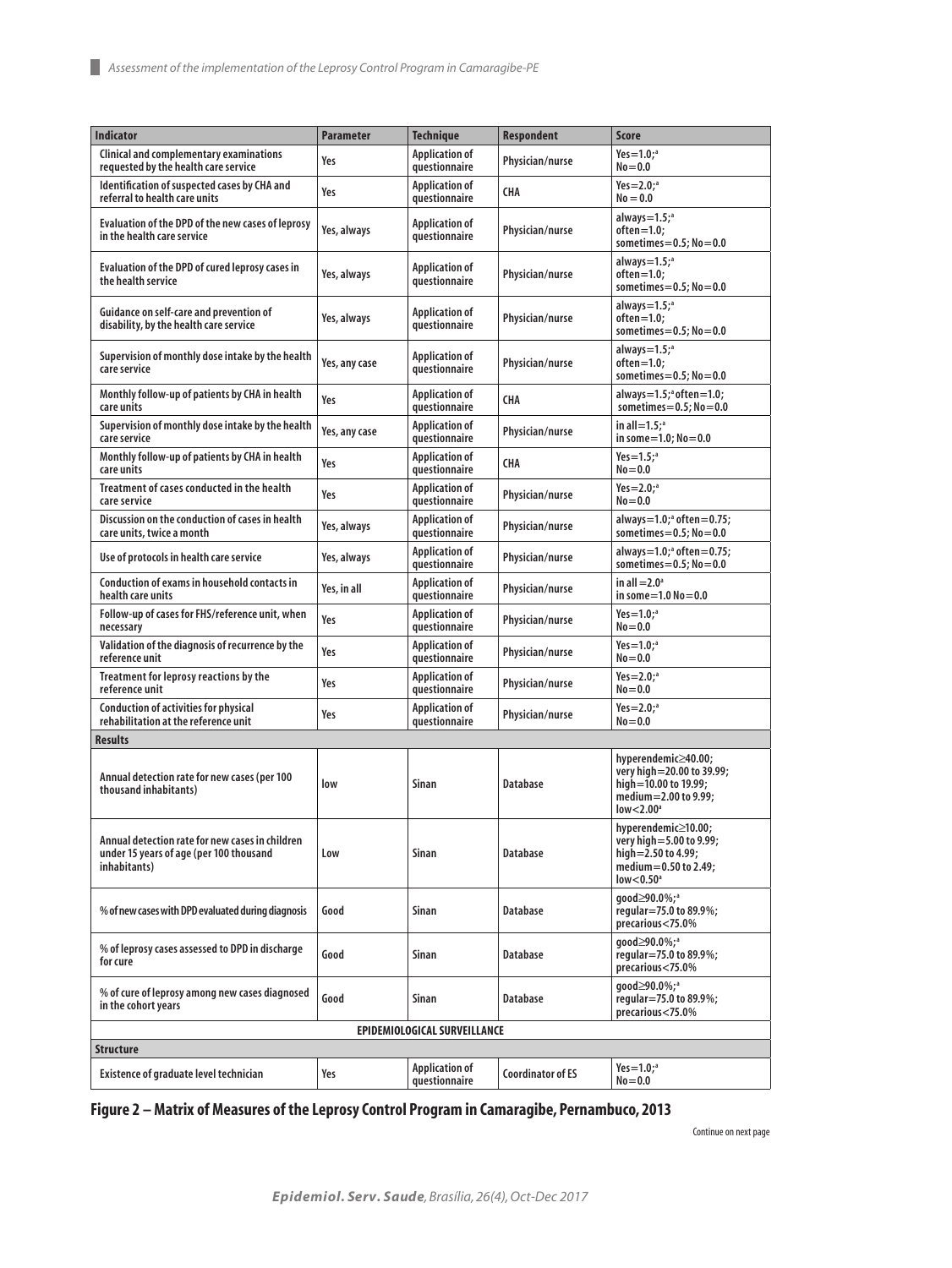| <b>Indicator</b>                                                                                                                                                                                                                                                                                                             | <b>Parameter</b>            | <b>Technique</b>                                                 | <b>Respondent</b>        | <b>Score</b>                                                                             |
|------------------------------------------------------------------------------------------------------------------------------------------------------------------------------------------------------------------------------------------------------------------------------------------------------------------------------|-----------------------------|------------------------------------------------------------------|--------------------------|------------------------------------------------------------------------------------------|
| <b>Existence of vehicle</b>                                                                                                                                                                                                                                                                                                  | Yes                         | <b>Application of</b><br>questionnaire                           | <b>Coordinator of ES</b> | $Yes = 0.5;$ <sup>a</sup><br>$No = 0.0$                                                  |
| Existence of complete printed kit for network<br>distribution (Sinan notification/investigation<br>form, form for diagnostic investigation<br>for under 15 years old, surveillance form<br>for household contacts, form for DPD/<br>neurological simplified evaluation and form for<br>investigation of possible recurrence) | 4 types of printed<br>forms | <b>Direct observation</b><br>and application of<br>questionnaire | Coordinator of FS        | four or more = 1.0;ª<br>$three=0.75;$<br>$two = 0.5$<br>one or $0=0.0$                   |
| Number of computers, printers, telephone and<br>fax devices for the activities                                                                                                                                                                                                                                               | 4 types of<br>equipment     | <b>Direct observation</b><br>and application of<br>questionnaire | <b>Coordinator of ES</b> | four or more = 1.0;ª<br>$three = 0.75$<br>$two = 0.5$<br>one or $0=0.0$                  |
| Sinan software installed                                                                                                                                                                                                                                                                                                     | Yes                         | <b>Direct observation</b><br>and application of<br>questionnaire | Coordinator of FS        | Yes= $1.0;$ <sup>a</sup><br>$No = 0.0$                                                   |
| Availability of internal regulations                                                                                                                                                                                                                                                                                         | Yes                         | <b>Direct observation</b><br>and application of<br>questionnaire | <b>Coordinator of ES</b> | Yes= $0.5$ ; <sup>a</sup><br>$No = 0.0$                                                  |
| Availability of technical norms for network<br>distribution                                                                                                                                                                                                                                                                  | Yes                         | <b>Direct observation</b><br>and application of<br>questionnaire | Coordinator of FS        | $Yes = 0.5;$ <sup>a</sup><br>$No = 0.0$                                                  |
| <b>Process</b>                                                                                                                                                                                                                                                                                                               |                             |                                                                  |                          |                                                                                          |
| Monthly flow of notification of leprosy cases in<br>the municipality                                                                                                                                                                                                                                                         | Yes                         | <b>Application of</b><br>questionnaire                           | <b>Coordinator of ES</b> | $Yes = 1.0;$ <sup>a</sup><br>$No = 0.0$                                                  |
| Monthly issuance of FUR in leprosy to health<br>care service                                                                                                                                                                                                                                                                 | Yes                         | <b>Application of</b><br>questionnaire                           | <b>Coordinator of ES</b> | $Yes = 0.5;$ <sup>a</sup><br>$No = 0.0$                                                  |
| Monthly monitoring of feedback of the FUR in<br>leprosy by the health care service                                                                                                                                                                                                                                           | Yes                         | <b>Application of</b><br>questionnaire                           | <b>Coordinator of ES</b> | $Yes = 0.5$ ; <sup>a</sup><br>$No = 0.0$                                                 |
| Routine of reviewing the reports before typing                                                                                                                                                                                                                                                                               | Yes, always                 | <b>Application of</b><br>questionnaire                           | <b>Coordinator of ES</b> | always=1.0; <sup>a</sup><br>$often=0.75$ :<br>sometimes= $0.5$ ; No= $0.0$               |
| <b>Routine of analysis for duplicity</b>                                                                                                                                                                                                                                                                                     | Yes, always                 | <b>Application of</b><br>questionnaire                           | <b>Coordinator of ES</b> | $always = 1.0a$<br>often=0.75;<br>sometimes= $0.5$ ; No= $0.0$                           |
| Routine of information consistency analysis                                                                                                                                                                                                                                                                                  | Yes, always                 | <b>Application of</b><br>questionnaire                           | <b>Coordinator of ES</b> | $always = 1.0a$<br>often=0.75;<br>sometimes= $0.5$ ; No= $0.0$                           |
| <b>Data consolidation</b>                                                                                                                                                                                                                                                                                                    | Yes                         | <b>Application of</b><br>questionnaire                           | <b>Coordinator of ES</b> | Yes=1.0;ªNo=0.0                                                                          |
| Quarterly discussion of indicators of leprosy with<br>the health care service                                                                                                                                                                                                                                                | Yes, quarterly              | <b>Application of</b><br>questionnaire                           | <b>Coordinator of ES</b> | monthly/quarterly=0.75 $a$<br>quarterly/biannual=0.5;<br>$annual = 0.25$ ;<br>$No = 0.0$ |
| <b>Biannual elaboration and disclosure of</b><br>epidemiological reports                                                                                                                                                                                                                                                     | Yes to both<br>activities   | <b>Application of</b><br>questionnaire                           | <b>Coordinator of ES</b> | Yes to both $= 0.5$ : <sup>a</sup><br>Yes to one $=$ 0.25;<br>$No = 0.0$                 |
| Active search for dropout cases with the teams                                                                                                                                                                                                                                                                               | Yes                         | <b>Application of</b><br>questionnaire                           | <b>Coordinator of ES</b> | $Yes = 0.75;$ <sup>a</sup><br>$No = 0.0$                                                 |
| Monitoring of cases report in individuals under<br>15 years old                                                                                                                                                                                                                                                              | Yes                         | <b>Application of</b><br>questionnaire                           | <b>Coordinator of ES</b> | $Yes = 0.5;$ <sup>a</sup><br>$No = 0.0$                                                  |
| Monitoring of case closure at Sinan                                                                                                                                                                                                                                                                                          | Yes                         | <b>Application of</b><br>questionnaire                           | <b>Coordinator of ES</b> | $Yes = 1.0;$ <sup>a</sup><br>$No = 0.0$                                                  |
| Filling in records book and follow-up of cases by<br>health care units                                                                                                                                                                                                                                                       | Yes                         | <b>Direct observation</b><br>and application of<br>questionnaire | Physician/nurse          | Yes $= 0.5$ ; <sup>a</sup><br>$No = 0.0$                                                 |
| Routine of notification of cases in the health<br>care service                                                                                                                                                                                                                                                               | Yes                         | <b>Application of</b><br>questionnaire                           | Physician/nurse          | $Yes = 1.0;$ <sup>a</sup><br>$No = 0.0$                                                  |
| Filling in the FUR in the health care service                                                                                                                                                                                                                                                                                | Yes                         | <b>Application of</b><br>questionnaire                           | Physician/nurse          | Yes= $0.5$ ; <sup>a</sup><br>$No = 0.0$                                                  |

**Figure 2 – Matrix of Measures of the Leprosy Control Program in Camaragibe, Pernambuco, 2013**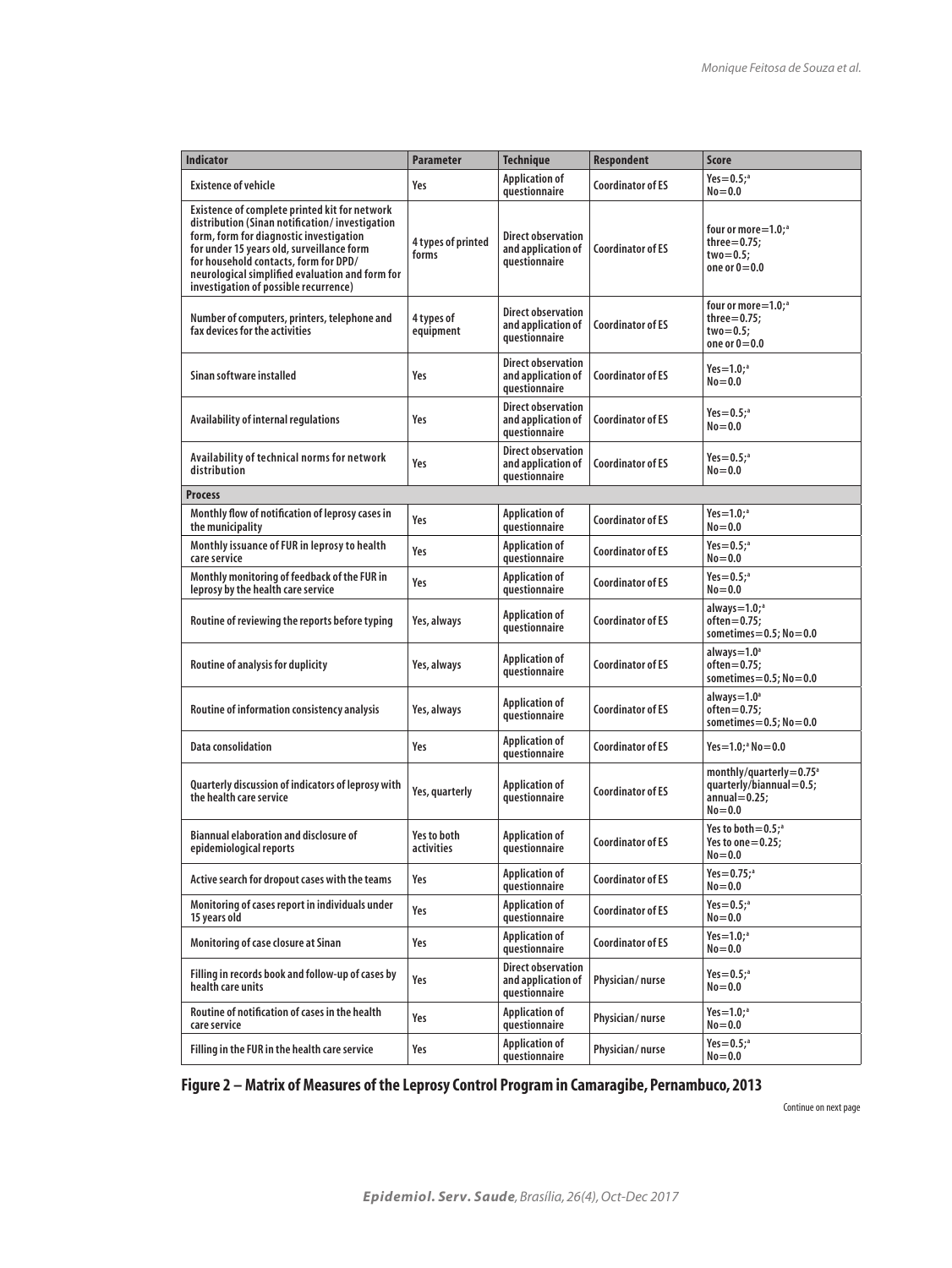| <b>Indicator</b>                                                                                                           | <b>Parameter</b>                                         | <b>Technique</b>                                                 | <b>Respondent</b>                         | <b>Score</b>                                                                                   |
|----------------------------------------------------------------------------------------------------------------------------|----------------------------------------------------------|------------------------------------------------------------------|-------------------------------------------|------------------------------------------------------------------------------------------------|
| Active search for new cases by the health care service                                                                     | Yes, always                                              | <b>Application of</b><br>questionnaire                           | Physician/nurse and<br>CHA                | always= $1.0$ ; <sup>a</sup><br>$often=0.75;$<br>sometimes= $0.5$ : No= $0.0$                  |
| Active search for dropouts by the health care service                                                                      | Yes, always                                              | <b>Application of</b><br>questionnaire                           | Physician/nurse and<br>CHA                | always= $1.0$ ; <sup>a</sup><br>$often=0.75;$<br>sometimes= $0.5$ ; No= $0.0$                  |
| Active search of household contacts by the<br>health care service                                                          | Yes, always                                              | <b>Application of</b><br>questionnaire                           | Physician/nurse and<br>CHA                | always= $1.0$ ; <sup>a</sup><br>$often=0.75;$<br>sometimes= $0.5$ ; No= $0.0$                  |
| <b>Results</b>                                                                                                             |                                                          |                                                                  |                                           |                                                                                                |
| % of contacts examined among new cases<br>diagnosed during the year                                                        | Good                                                     | Sinan                                                            | Database                                  | good≥75.0%;ª<br>regular=50.0 to 74.9%;<br>precarious<50.0%                                     |
| % of leprosy cases who abandoned treatment<br>among new cases                                                              | Good                                                     | Sinan                                                            | Database                                  | aood<10.0%; <sup>a</sup><br>regular=10.0 to 24.9%;<br>precarious≥25.0%                         |
| <b>Quality of information - Consistency</b>                                                                                | Good                                                     | <b>Sinan</b>                                                     | Database                                  | qood≥90.0%; <sup>a</sup><br>regular=70.0 to 89.9%;<br>precarious<70.0%                         |
| Quality of information - Absence of duplicates                                                                             | Good                                                     | <b>Sinan</b>                                                     | <b>Database</b>                           | qood≥90.0%; <sup>a</sup><br>regular=70.0 to 89.9%;<br>precarious<70.0%                         |
| <b>Timely closure of cases</b>                                                                                             | Good                                                     | <b>Sinan</b>                                                     | <b>Database</b>                           | qood≥90.0%; <sup>a</sup><br>regular=70.0 to 89.9%;<br>precarious<70.0%                         |
|                                                                                                                            |                                                          | <b>HEALTH EDUCATION AND COMMUNICATION</b>                        |                                           |                                                                                                |
| Structure                                                                                                                  |                                                          |                                                                  |                                           |                                                                                                |
| <b>Existence of room for educational activities</b>                                                                        | Yes                                                      | <b>Direct observation</b><br>and application of<br>questionnaire | Physician/nurse                           | Yes= $1.0$ ; <sup>a</sup><br>$No = 0.0$                                                        |
| Availability of audiovisual resources for activities                                                                       | Yes                                                      | <b>Direct observation</b><br>and application of<br>questionnaire | Physician/nurse                           | Yes= $1.0$ ; <sup>a</sup><br>$No = 0.0$                                                        |
| Availability of resources for the development of<br>educational activities in the health care service                      | Yes                                                      | <b>Direct observation</b><br>and application of<br>questionnaire | Physician/nurse                           | Yes=1.0 <sup>a</sup> ;<br>$No = 0.0$                                                           |
| Process                                                                                                                    |                                                          |                                                                  |                                           |                                                                                                |
| Joint partnership with the several social agents<br>and institutions                                                       | Yes, always                                              | <b>Application of</b><br>questionnaire                           | Physician/nurse and<br>coordinator of LCP | always $=$ 2.0; <sup>a</sup><br>$often=1.5$<br>sometimes= $1.0$ ; No= $0.0$                    |
| Promotion of biannual actions by the LCP/ES with<br>the health care service                                                | Yes, for the<br>promotion of<br>actions by LCP<br>and ES | <b>Application of</b><br>questionnaire                           | Coordinator of the<br>LCP/ES              | Yes for both (PCH e VE) $=$ 2.0; <sup>a</sup><br>Yes for one (PCH ou $VE$ )=1.0;<br>$No = 0.0$ |
| Organization of municipal campaign to increase<br>early diagnosis                                                          | Yes                                                      | <b>Application of</b><br>questionnaire                           | <b>Coordinator of LCP</b>                 | $Yes=1.0;$ <sup>a</sup><br>$No = 0.0$                                                          |
| Monthly development of educational activities in<br>the health care service                                                | Yes, monthly                                             | <b>Application of</b><br>questionnaire                           | Physician/nurse                           | monthly= $2.0^{\circ}$<br>bi-monthly/quarterly=1.5;<br>biannual/annual=1.0; No=0.0             |
| Results                                                                                                                    |                                                          |                                                                  |                                           |                                                                                                |
| Opinion of physicians and nurses about the<br>behavioral changes of users after participation in<br>educational activities | Yes                                                      | <b>Application of</b><br>questionnaire                           | Physician/nurse                           | Yes= $1.0$ ; <sup>a</sup><br>$No = 0.0$                                                        |
| <b>Promotion of social mobilization activities</b>                                                                         | Yes                                                      | <b>Application of</b><br>questionnaire                           | Coordinator of the<br>LCP/ES              | Yes = $0.5$ ; <sup>a</sup><br>$No = 0.0$                                                       |

a) Maximum value expected.<br>Acronyms: LCP, Leprosy Control Program; Sinan, Information System for Notifiable Diseases; ES, epidemiological surveillance; MDT, multidrug therapy; MC, multibacillary; PB, paucibacillary; BCG, B

#### **Figure 2 – Matrix of Measures of the Leprosy Control Program in Camaragibe, Pernambuco, 2013**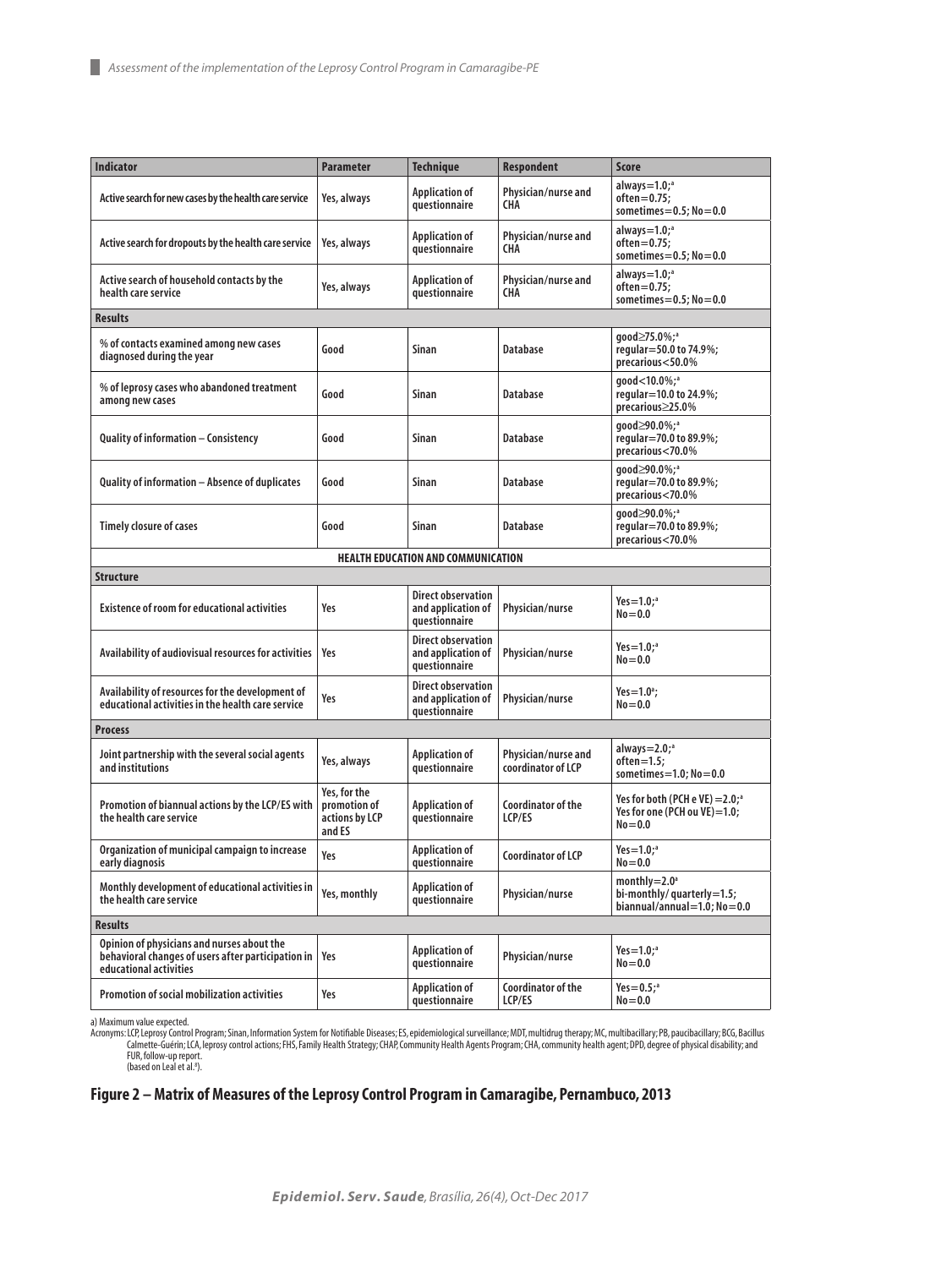| <b>Indicator</b>                                                                                                                                                           | <b>Maximum score</b> | Reached value            | <b>Proportion, by</b><br>indicator (%) |  |  |  |
|----------------------------------------------------------------------------------------------------------------------------------------------------------------------------|----------------------|--------------------------|----------------------------------------|--|--|--|
| <b>MANAGEMENT</b>                                                                                                                                                          |                      |                          |                                        |  |  |  |
| <b>Structure</b>                                                                                                                                                           |                      |                          |                                        |  |  |  |
| <b>Existence of Municipal Coordinator</b>                                                                                                                                  | 2.0                  | 2.0                      | 100.0                                  |  |  |  |
| <b>Existence of technicians, being one from Sinan</b>                                                                                                                      | 1.5                  | 1.5                      | 100.0                                  |  |  |  |
| Existence of rooms exclusive to the Leprosy Control Program and Epidemiological<br><b>Surveillance</b>                                                                     | 1.0                  |                          |                                        |  |  |  |
| Existence of a dermato-neurological complete kit (mono-filaments, 2 test tubes,<br>clamps, Bunsen burner)                                                                  | 1.5                  |                          |                                        |  |  |  |
| <b>Existence of inputs for self-care</b>                                                                                                                                   | 1.0                  |                          |                                        |  |  |  |
| Existence of MDT MB (Rifampicin, Dapsone, Clofazimine) and PB (Rifampicin,<br>Dapsone) and medicines for leprosy reactions (Prednisone, Thalidomide)                       | 2.0                  | 2.0                      | 100.0                                  |  |  |  |
| <b>Existence of BCG vaccine</b>                                                                                                                                            | 1.0                  | 1.0                      | 100.0                                  |  |  |  |
| <b>Existence of a vehicle</b>                                                                                                                                              | 1.0                  |                          |                                        |  |  |  |
| Existence of printed standardized kit of LCP (File B for leprosy monitoring, schedule<br>card, referral and counter-referral form, book of records and follow-up of cases) | 1.0                  | 0.5                      | 50.0                                   |  |  |  |
| Computers, printers, telephone and fax devices for the activities                                                                                                          | 1.0                  | 1.0                      | 100.0                                  |  |  |  |
| Sinan software installed                                                                                                                                                   | 1.0                  |                          |                                        |  |  |  |
| Availability of technical assistance quidance                                                                                                                              | 1.0                  | 1.0                      | 100.0                                  |  |  |  |
| Availability of internal regulations                                                                                                                                       | 0.5                  | $\overline{a}$           | $\overline{\phantom{0}}$               |  |  |  |
| <b>Process</b>                                                                                                                                                             |                      |                          |                                        |  |  |  |
| <b>Existence of referral and counter-referral flow</b>                                                                                                                     | 2.0                  | $\overline{\phantom{0}}$ | $\overline{\phantom{0}}$               |  |  |  |
| Conduction of annual planning of LCP/ES actions                                                                                                                            | 1.5                  | 1.0                      | 67.0                                   |  |  |  |
| Use of epidemiological and operational indicators for planning LCP/ES actions                                                                                              | 1.5                  |                          | $\overline{\phantom{0}}$               |  |  |  |
| <b>Monitoring of actions of LCP/ES</b>                                                                                                                                     | $1.5\,$              | 1.0                      | 67.0                                   |  |  |  |
| <b>Conduction of quarterly supervision</b>                                                                                                                                 | 1.0                  | $\overline{\phantom{0}}$ |                                        |  |  |  |
| Discussion of the plan of action for leprosy control in the Municipal Health Council                                                                                       | 1.0                  |                          |                                        |  |  |  |
| Promotion of training on leprosy for the professionals in the previous five years                                                                                          | 1.5                  | 0.98                     | 65.0                                   |  |  |  |
| Promotion of training on leprosy for the professionals of the LCP/ES in the previous<br>two years                                                                          | $1.5\,$              | 1.5                      | 100.0                                  |  |  |  |
| Promotion of training on Sinan/Leprosy for the professionals of the LCP/ES in the<br>previous two years                                                                    | $1.5\,$              | 1.0                      | 67.0                                   |  |  |  |
| Development of integrated actions of LCP/ES with other technical areas                                                                                                     | 1.5                  | $1.5\,$                  | 100.0                                  |  |  |  |
| Management subtotal                                                                                                                                                        | 30.0                 | 16.0                     | 53.3                                   |  |  |  |
| <b>HEALTH CARE</b>                                                                                                                                                         |                      |                          |                                        |  |  |  |
| <b>Structure</b>                                                                                                                                                           |                      |                          |                                        |  |  |  |
| Physical structure adequate to the development of LCA in the FHS/CHAP                                                                                                      | 2.0                  | 1.35                     | 67.5                                   |  |  |  |
| Physical structure adequate to the development of LCA in the reference unit                                                                                                | 2.0                  |                          |                                        |  |  |  |
| Team to develop LCA in health units                                                                                                                                        | 2.0                  | 1.86                     | 93.0                                   |  |  |  |
| Team to develop the LCA in the reference unit                                                                                                                              | 2.0                  |                          |                                        |  |  |  |
| Existence of enough MDT MB and PB and medication for leprosy reactions in health<br>care service                                                                           | 2.0                  | 1.67                     | 83.5                                   |  |  |  |
| Existence of enough BCG to household contacts in the health care unit                                                                                                      | 1.0                  | 0.85                     | 85.0                                   |  |  |  |
| Existence of dermato-neurological complete kit in the health care unit                                                                                                     | 1.5                  | 0.04                     | $2.5\,$                                |  |  |  |
| Existence of inputs to self-care in the health care unit                                                                                                                   | 1.0                  | $\overline{\phantom{0}}$ | $\overline{\phantom{0}}$               |  |  |  |
| <b>Process</b>                                                                                                                                                             |                      |                          |                                        |  |  |  |
| Diagnosis of cases in the health care service                                                                                                                              | 2.0                  | 1.4                      | 70.0                                   |  |  |  |
| Conduction of dermato-neurological examination in the health care service                                                                                                  | 2.0                  | 1.74                     | 87.2                                   |  |  |  |

## **Figure 3 – Score of indicators used in the assessment of the degree of implementation of the Leprosy Control Program, according to the Logical Model component, in Camaragibe, Pernambuco, 2013**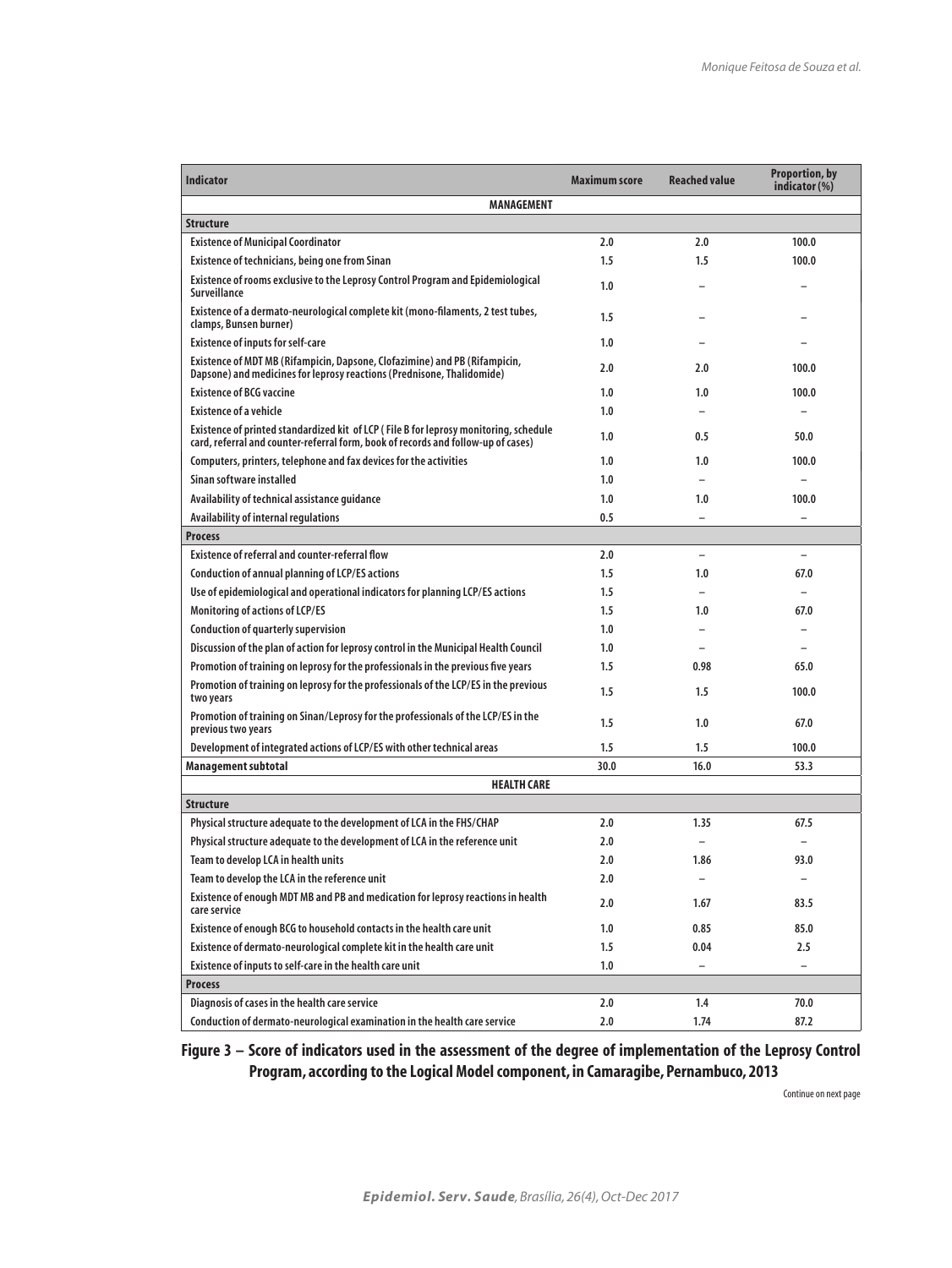| <b>Indicator</b>                                                                                | <b>Maximum score</b> | <b>Reached value</b> | <b>Proportion, by</b><br>indicator (%) |
|-------------------------------------------------------------------------------------------------|----------------------|----------------------|----------------------------------------|
| Clinical and complementary examinations requested by the health care service                    | 1.0                  | 0.88                 | 88.0                                   |
| Identification of suspected cases by CHA and referral to health care units                      | 2.0                  | 1.80                 | 89.8                                   |
| Evaluation of the DPD of the new cases of leprosy in the health care service                    | 1.5                  | 0.89                 | 59.3                                   |
| Evaluation of the DPD of cured leprosy cases in the health service                              | 1.5                  | 1.21                 | 80.5                                   |
| Guidance on self-care and prevention of disability, by the health care service                  | 1.5                  | 1.28                 | 85.3                                   |
| Supervision of monthly dose intake by the health care service                                   | 1.5                  | 1.40                 | 93.3                                   |
| Monthly follow-up of patients by CHA in health care units                                       | 2.0                  | 1.85                 | 92.5                                   |
| Treatment of cases conducted in the health care service                                         | 1.0                  | 0.58                 | 58.0                                   |
| Discussion on the conduction of cases in health care units, twice a month                       | 1.0                  | 0.68                 | 68.0                                   |
| Use of protocols in health care service                                                         | 2.0                  | 1.66                 | 83.0                                   |
| Conduction of exams in household contacts in health care units                                  | 1.0                  | 0.79                 | 79.0                                   |
| Follow-up of cases for FHS/reference unit, when necessary                                       | 1.0                  |                      |                                        |
| Validation of the diagnosis of recurrence by the reference unit                                 | 2.0                  |                      |                                        |
| Treatment for leprosy reactions by the reference unit                                           | 2.0                  |                      |                                        |
| <b>Healthcare subtotal</b>                                                                      | 40.0                 | 22.9                 | 57.2                                   |
| EPIDEMIOLOGICAL SURVEILLANCE                                                                    |                      |                      |                                        |
| <b>Structure</b>                                                                                |                      |                      |                                        |
| Existence of graduate level technician shared with other endemies                               | 1.0                  | 1.0                  | 100.0                                  |
| <b>Existence of vehicle shared with other sectors</b>                                           | 0.5                  | 0.5                  | 100.0                                  |
| Existence of complete printed kit for network distribution                                      | 1.0                  | 0.75                 | 75.0                                   |
| Number of computers, printers, telephone and fax devices for the activities of ES<br>in leprosy | 1.0                  | 0.5                  | 50.0                                   |
| Sinan software installed for actions of ES in leprosy                                           | 1.0                  | 1.0                  | 100.0                                  |
| Availability of internal regulations                                                            | 0.5                  | 0.5                  | 100.0                                  |
| Availability of technical norms of ES for network distribution                                  | 0.5                  | $\qquad \qquad -$    | $\qquad \qquad -$                      |
| <b>Process</b>                                                                                  |                      |                      |                                        |
| Monthly flow of notification of leprosy cases in the municipality                               | 1.0                  | 1.0                  | 100.0                                  |
| Monthly issuance of FUR in leprosy to health care service                                       | 0.5                  |                      | $\qquad \qquad -$                      |
| Monthly monitoring of feedback of the FUR in leprosy by the health care service                 | 0.5                  |                      |                                        |
| Routine of reviewing the reports before typing                                                  | 1.0                  | 0.5                  | 50.0                                   |
| Routine of analysis for duplicity                                                               | 1.0                  | 0.5                  | 50.0                                   |
| Routine of information consistency analysis                                                     | 1.0                  | 0.5                  | 50.0                                   |
| <b>Data consolidation</b>                                                                       | 1.0                  | 1.0                  | 100.0                                  |
| Quarterly discussion of indicators of leprosy with the health care service                      | 0.75                 | 0.5                  | 66.7                                   |
| Biannual elaboration and disclosure of epidemiological reports                                  | 0.5                  | 0.5                  | 100.0                                  |
| Active search for dropout cases with the teams                                                  | 0.75                 |                      |                                        |
| Monitoring of cases report in individuals under 15 years old                                    | 0.5                  | 0.5                  | 100.0                                  |
| Monitoring of case closure at Sinan                                                             | 1.0                  | 1.0                  | 100.0                                  |
| Filling in records book and follow-up of cases by health care units                             | $0.5\,$              | 0.4                  | 80.0                                   |
| Routine of notification of cases in the health care service                                     | 1.0                  | 0.9                  | 90.0                                   |
| Filling in the FUR in the health care service                                                   | $0.5\,$              | 0.35                 | 70.0                                   |
| Active search for new cases by the health care service                                          | 1.0                  | 0.9                  | 90.0                                   |
| Active search for dropouts by the health care service                                           | 1.0                  | 0.88                 | 88.0                                   |
| Active search of household contacts by the health care service                                  | 1.0                  | 0.88                 | 88.0                                   |
| Epidemiological surveillance subtotal                                                           | 20.0                 | 14.6                 | 73.0                                   |

**Figure 3 – Score of indicators used in the assessment of the degree of implementation of the Leprosy Control Program, according to the Logical Model component, in Camaragibe, Pernambuco, 2013**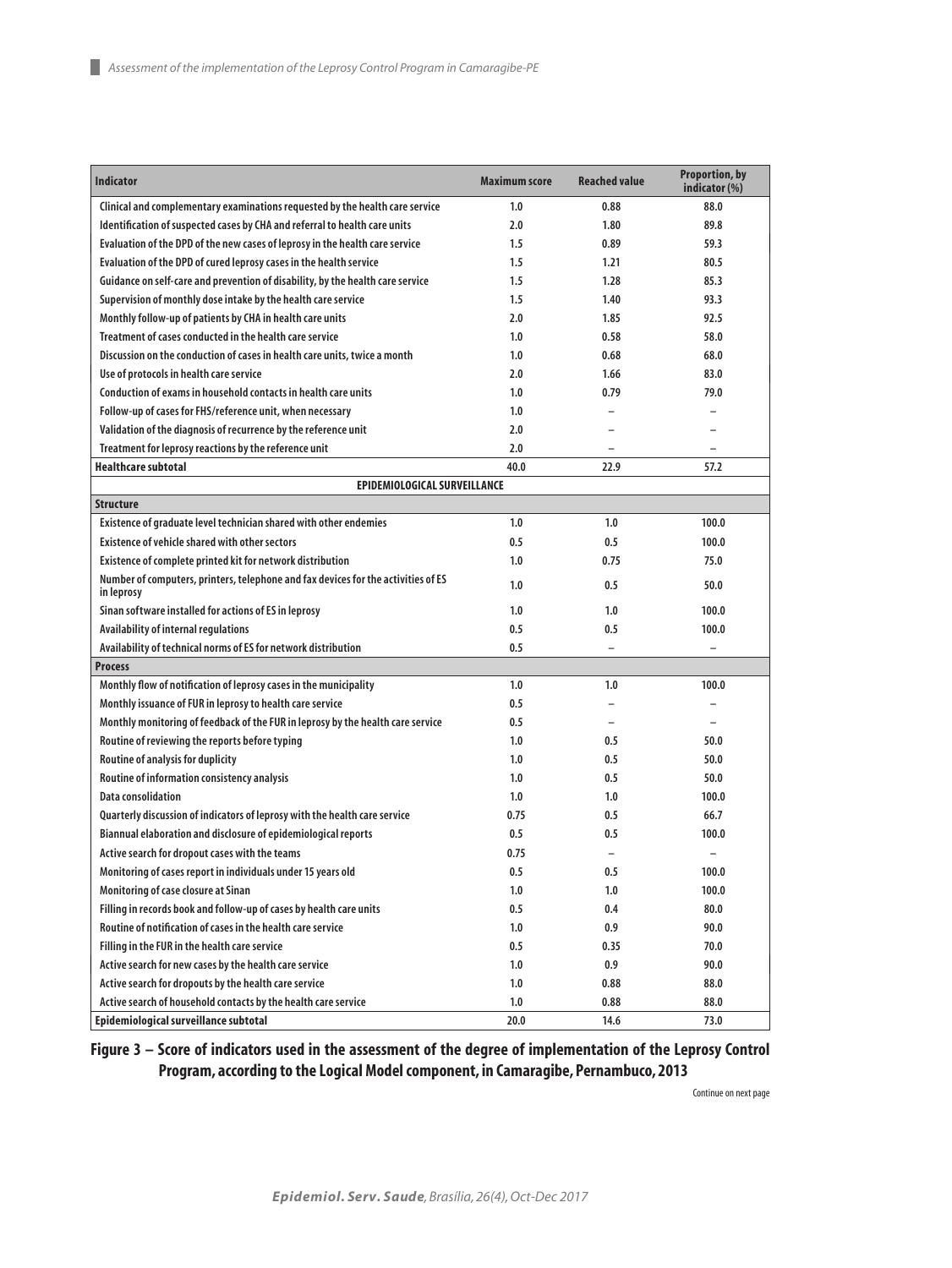| Indicator                                                                                             | Maximum score | <b>Reached value</b> | <b>Proportion, by</b><br>indicator (%) |
|-------------------------------------------------------------------------------------------------------|---------------|----------------------|----------------------------------------|
| <b>HEALTH EDUCATION AND COMMUNICATION</b>                                                             |               |                      |                                        |
| <b>Structure</b>                                                                                      |               |                      |                                        |
| Existence of room for educational activities in the health care service                               | 1.0           | 0.41                 | 41.0                                   |
| Availability of audiovisual resources for educational activities                                      | 1.0           | 0.05                 | 5.0                                    |
| Availability of resources for the development of educational activities in the health<br>care service | 1.0           | 0.29                 | 29.0                                   |
| <b>Process</b>                                                                                        |               |                      |                                        |
| Joint partnership with the several social agents and institutions                                     | 2.0           | 1.07                 | 53.0                                   |
| Promotion of biannual actions by the LCP/ES with the health care service                              | 2.0           | 1.0                  | 50.0                                   |
| Organization of municipal campaign to increase early diagnosis                                        | 1.0           | 1.0                  | 100.0                                  |
| Monthly development of educational activities in the health care service                              | 2.0           | 0.98                 | 49.0                                   |
| Subtotal da educação em saúde e comunicação                                                           | 10.0          | 4.8                  | 48.0                                   |

Acronyms: LCP,Leprosy Control Program; Sinan, Information System for Notiafible Diseases; ES, epidemiological surveillance; MDT, multidrug therapy-; MC, multibacillary; PB, paucibacillary; BCG, Bacillus<br>Calmette-Guérin; LC FUR, follow-up report.

## **Figure 3 – Score of indicators used in the assessment of the degree of implementation of the Leprosy Control Program, according to the Logical Model component, in Camaragibe, Pernambuco, 2013**

| <b>Components</b>                         | Maximum value expected                                 | <b>Reached value</b>       | <b>Degree of Implementation</b><br>(%) |
|-------------------------------------------|--------------------------------------------------------|----------------------------|----------------------------------------|
| <b>Management</b>                         | 30.0                                                   | 16.0                       | 53.3                                   |
| <b>Health care</b>                        | 40.0                                                   | 22.9                       | 57.2                                   |
| <b>Epidemiological Surveillance</b>       | 20.0                                                   | 14.6                       | 73.0                                   |
| <b>Health Education and Communication</b> | 10.0                                                   | 4.8                        | 48.0                                   |
| <b>Degree of Implementation TOTAL</b>     | 100.0                                                  | 58.3                       | 58.3                                   |
| Degree of Implementation                  |                                                        |                            |                                        |
| Implemented<br>100 to 90%<br>89 to 70%    | Incipient<br><b>Partially implemented</b><br>69 to 50% | Not implemented<br>$<$ 50% |                                        |

#### **Figure 4 – Degree of implementation of the Leprosy Control Program, Camaragibe, Pernambuco, 2013**

| <b>Indicators</b>                                                               | <b>Parameters</b>                                                                                                                                                                                              | <b>Sinan indicators</b> |      |      | <b>Score achieved</b> |
|---------------------------------------------------------------------------------|----------------------------------------------------------------------------------------------------------------------------------------------------------------------------------------------------------------|-------------------------|------|------|-----------------------|
|                                                                                 |                                                                                                                                                                                                                | 2010                    | 2011 | 2012 | (% )                  |
| <b>MANAGEMENT</b>                                                               |                                                                                                                                                                                                                |                         |      |      |                       |
| Annual management plan developed and<br>implemented                             |                                                                                                                                                                                                                |                         |      |      | 50.0                  |
| Change in professional practices (graduate level)<br>post-training in leprosy   | $\Box$ Good: $\geq$ 90.0%<br>Regular: 70,0 to 89,9%<br>Precarious: <70,0%                                                                                                                                      |                         |      |      | 88.0                  |
| Change in professional practices (technician<br>level) post-training in leprosy |                                                                                                                                                                                                                |                         |      |      | 83.0                  |
| Change in addressing the obstacles about LCA by<br>the support of management    |                                                                                                                                                                                                                |                         |      |      | 44.0                  |
| Standardization of patient care flow                                            |                                                                                                                                                                                                                |                         |      |      | 15.0                  |
| <b>HEALTH CARE</b>                                                              |                                                                                                                                                                                                                |                         |      |      |                       |
| Annual detection rate of new cases (per 100<br>thousand inhabitants)            | $\Box$ Hyperendemic: $\geq$ 40,00/100 mil hab.<br>Very high: 20,00 to 39,99/100 mil hab.<br>High: 10,00 to 19,99/100 mil hab.<br>Medium: 2.00 to 9.99 /100 mil hab.<br>$\blacksquare$ Low: <2.00 /100 mil hab. | 33.2                    | 72.6 | 19.7 |                       |

**Figure 5 – Results of the Leprosy Control Program, Camaragibe, Pernambuco, 2013**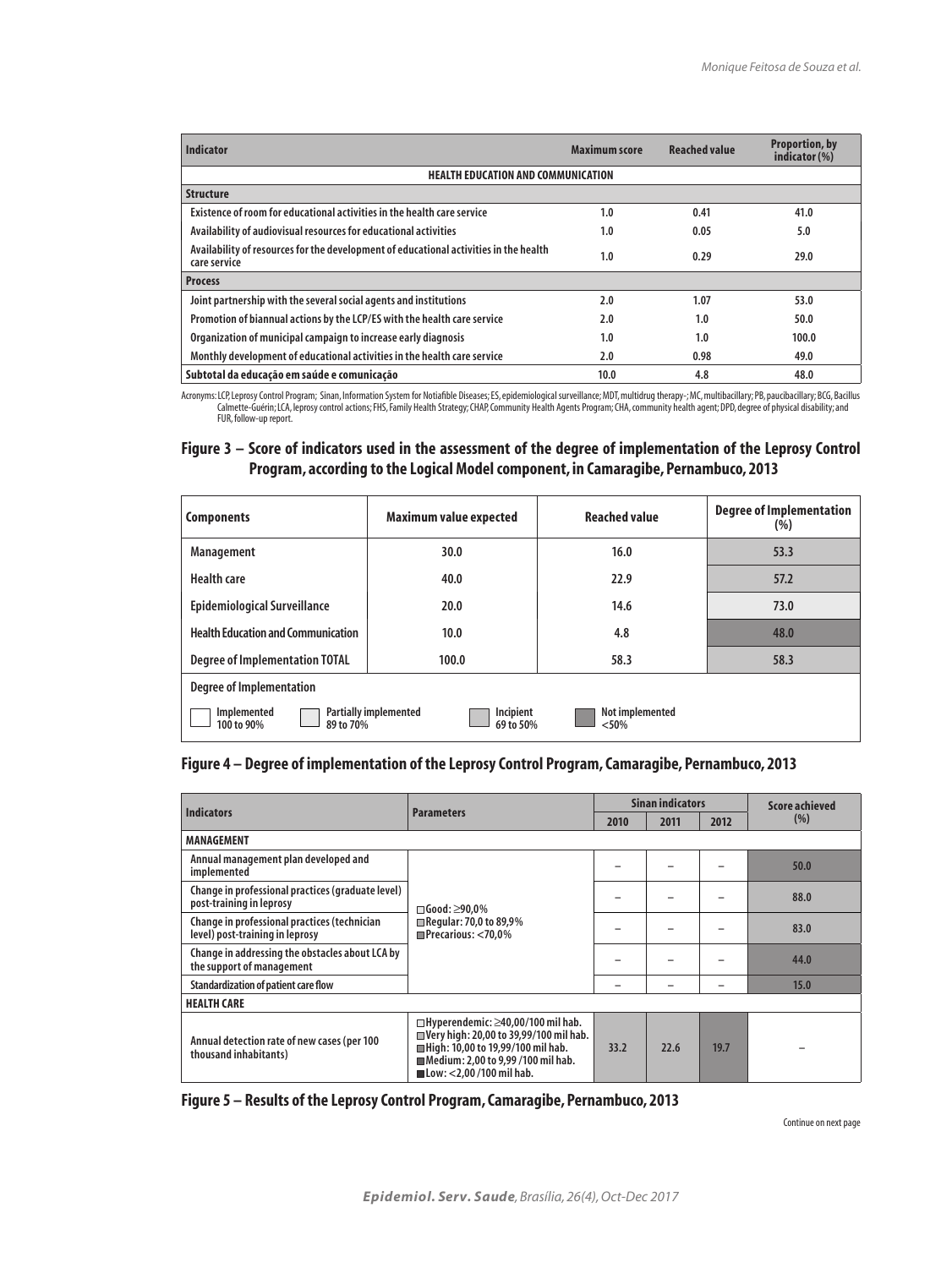| <b>Indicators</b>                                                                                                          | <b>Parameters</b>                                                                                                                                                                                        | <b>Sinan indicators</b> |                          |                          | Score achieved |
|----------------------------------------------------------------------------------------------------------------------------|----------------------------------------------------------------------------------------------------------------------------------------------------------------------------------------------------------|-------------------------|--------------------------|--------------------------|----------------|
|                                                                                                                            |                                                                                                                                                                                                          | 2010                    | 2011                     | 2012                     | (% )           |
| Annual detection rate of new cases in individuals<br>under 15 years old<br>(per 100 thousand inhabitants)                  | $\Box$ Hyperendemic: $\geq$ 10,00/100 mil hab.<br>Uery high: 5,00 to 9,99/100 mil hab.<br>High: 2,50 to 4,99/100 mil hab.<br>Medium: 0,50 to 2,49/100 mil hab.<br>$\blacksquare$ Low: <0.50/100 mil hab. | 9.0                     | 9.0                      | 5.9                      |                |
| Proportion of new cases with DPD evaluated<br>during diagnosis                                                             |                                                                                                                                                                                                          | 87.5                    | 91.0                     | 82.8                     |                |
| Proportion of leprosy cases assessed by DPD in<br>the moment of high cure percentage                                       | $\Box$ Good: $\geq$ 90.0%<br><b>■ Regular: 75,0 to 89,9%</b><br>Precarious: <75.0%                                                                                                                       | 29.0                    | 0.0                      | 81.0                     |                |
| Proportion of leprosy treatment among new<br>cases diagnosed in cohorts                                                    |                                                                                                                                                                                                          | 73.0                    | 24.0                     | 68.8                     |                |
| EPIDEMIOLOGICAL SURVEILLANCE                                                                                               |                                                                                                                                                                                                          |                         |                          |                          |                |
| Proportion of contacts examined among contacts<br>registered of new cases diagnosed in the year                            | $\Box$ Good: $\geq$ 75.0%<br><b>■ Regular: 50,0 to 74,9%</b><br>Precarious: <50.0%                                                                                                                       | 57.0                    | 12.2                     | 28.4                     |                |
| Proportion of dropout leprosy cases among new<br>cases diagnosed                                                           | $\Box$ Good: <10.0%<br>Regular: 10,0 to 24,9%<br>$Precarious: \geq 25.0%$                                                                                                                                | 33.0                    | 69.5                     | 34.1                     |                |
| <b>Quality of information - Consistency</b>                                                                                | $\Box$ Good: $\geq$ 90.0%                                                                                                                                                                                | 91.0                    | 84.0                     | 81.0                     |                |
| <b>Quality of information - Absence of Duplicates</b>                                                                      | Regular: 70,0 to 89,9%                                                                                                                                                                                   | 100.0                   | 100.0                    | 100.0                    |                |
| <b>Timely closure of cases</b>                                                                                             | $\blacksquare$ Precarious: $<$ 70.0%                                                                                                                                                                     | 74.5                    | 78.4                     | 70.3                     |                |
| <b>HEALTH EDUCATION AND COMMUNICATION</b>                                                                                  |                                                                                                                                                                                                          |                         |                          |                          |                |
| Opinion of physicians and nurses about the<br>behavioral changes of users after participation in<br>educational activities | $\Box$ Good: $\geq$ 90%<br><b>■ Regular: 70 to 89,9%</b><br>Precarious: <70%                                                                                                                             |                         |                          |                          | 59.0           |
| <b>Promotion of social mobilization activities</b>                                                                         |                                                                                                                                                                                                          | $\equiv$                | $\overline{\phantom{0}}$ | $\overline{\phantom{0}}$ | 50.0           |

Acronyms: Sinan, Information System for Notifiable Diseases; LCA, leprosy control actions; and DPD, degree of physical disability.

#### **Figure 5 – Results of the Leprosy Control Program, Camaragibe, Pernambuco, 2013**

#### **References**

ш

- 1. Tavares APN, Marques RC, Lana FCF. Ocupação do espaço e sua relação com a progressão da hanseníase no Nordeste de Minas Gerais - século XIX. Saude Soc. 2015 abr-jun;24(2):691-702.
- 2. World Health Organization. Global leprosy situation. Wkly Epidemiol Rec. 2014 89(36):389-400.
- 3. Alencar CH, Ramos Jr AN, Santos ES, Richter J, Heukelbach J. Clusters of leprosy transmission and of late diagnosis in a highly endemic area in Brazil: focus on different spatial analysis approaches. Trop Med Int Health. 2012 Apr;17(4):518-25.
- 4. Secretaria Estadual de Saúde (Pernambuco). Boletim hanseníase. Recife: Secretaria Executiva de Vigilância em Saúde; 2013.
- 5. Opromolla PA, Laurenti R. Controle da hanseníase no Estado de São Paulo: análise histórica. Rev Saúde Pública. 2011 fev;45(1):195-203.
- 6. Lustosa AA, Nogueira LT, Pedrosa JIS, Teles JBM, Campelo V. The impact of leprosy on health-related quality of life. Rev Soc Bras Med Trop. 2011 Sep-Oct; 44(5):621-6.
- 7. Raposo MT, Nemes MIB. Assessment of integration of the leprosy program into primary health care in Aracaju, state of Sergipe, Brazil. Rev Soc Bras Med Trop. 2012 Mar-Apr;45(2):203-8.
- 8. Leal DR, Cazarin G, Bezerra LCA, de Albuquerque AC, Felisberto E. Programa de controle da hanseníase: uma avaliação da implantação no nível distrital. Saúde Debate. 2017 mar;38(Esp):209-228.
- 9. Champagne F, Brousselle A, Hartz ZMA, Contandriopoulos AP, Denis JL. A análise de implantação. In: Brousselle A, Champagne F, Contandriopoulos AP, Hartz ZMA, organizadores. Avaliação, conceitos e métodos. Rio de Janeiro: Fiocruz; 2011. p. 217-38.
- 10. Yin RK. Case study research: design and methods.  $4<sup>th</sup>$ ed. Thousand Oaks: Sage Publications; 2009.
- 11. Instituto Brasileiro de Geografia e Estatística. Estimativa populacional para 2012 [Internet]. Brasília, 2012 [citado 2017 jul 30]. Disponível em: http://www.ibge.gov.br/home/estatistica/populacao/ estimativa2012/